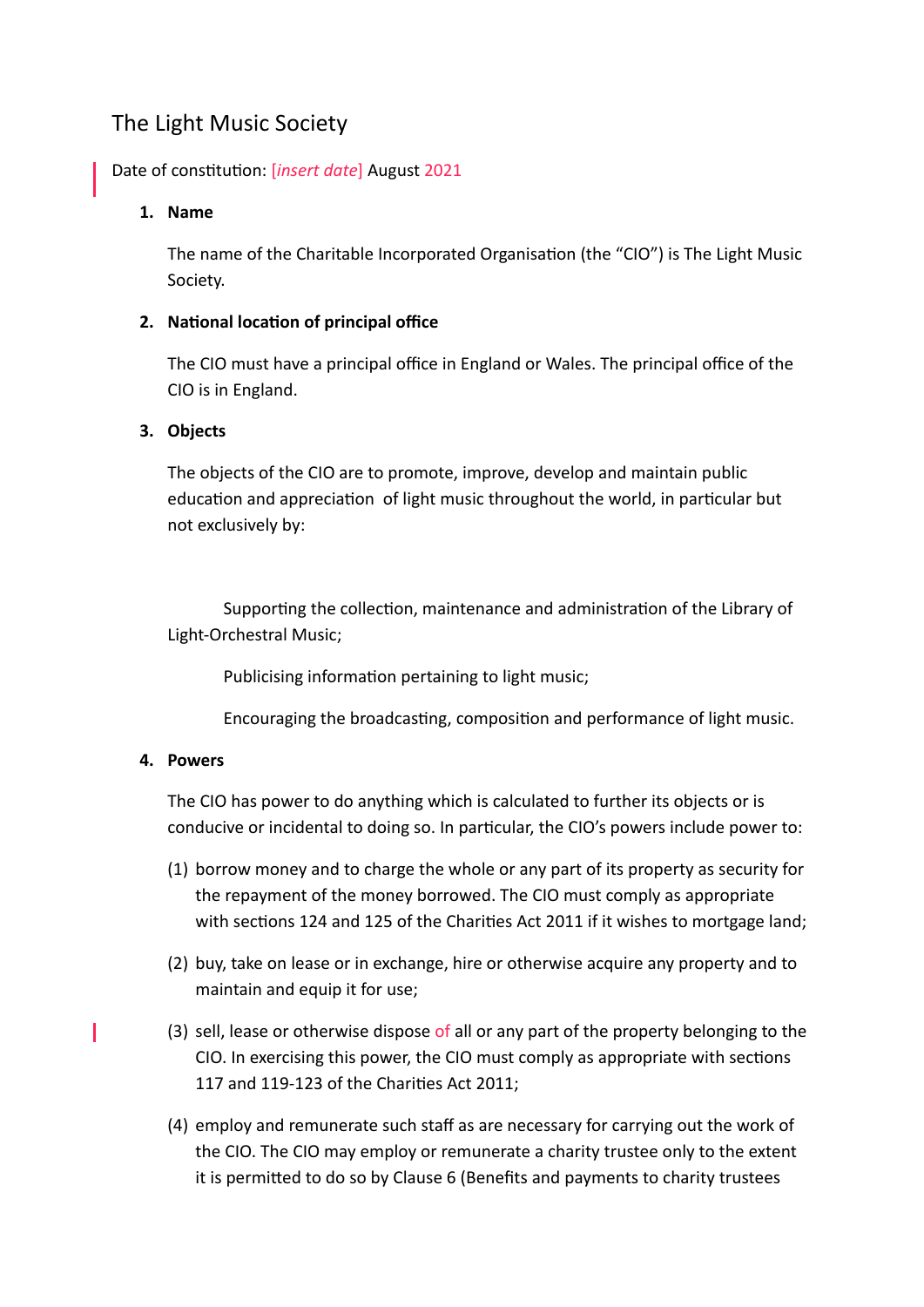and connected persons) and provided it complies with the conditions of those clauses;

(5) deposit or invest funds, employ a professional fund manager and arrange for investments or other property of the CIO to be held in the name of a nominee, in the same manner and subject to the same conditions as the trustees of a trust are permitted to do by the Trustee Act 2000.

### **5.** Application of income and property

I

- (1) The income and property of the CIO must be applied solely towards the promotion of the objects.
	- (a) A charity trustee is entitled to be reimbursed from the property of the CIO or may pay out of such property reasonable expenses properly incurred by him or her when acting on behalf of the CIO.
	- (b) A charity trustee may benefit from trustee indemnity insurance cover purchased at the CIO's expense in accordance with, and subject to the conditions in, section 189 of the Charities Act 2011.
- (2) None of the income or property of the CIO may be paid or transferred directly or indirectly by way of dividend, bonus or otherwise by way of profit to any member of the CIO. This does not prevent a member who is not also a charity trustee receiving:
	- (a) a benefit from the CIO as a beneficiary of the CIO;
	- (b) reasonable and proper remuneration for any goods or services provided to the CIO.
- (3) Nothing in this clause shall prevent a charity trustee or connected person receiving any benefit or payment which is authorised by Clause 6.

# **6. Benefits and payments to charity trustees and connected persons**

#### **(1) General provisions**

No charity trustee or connected person may:

- (a) buy or receive any goods or services from the CIO on terms preferential to those applicable to members of the public;
- (b) sell goods, services or any interest in land to the CIO;
- (c) be employed by, or receive any remuneration from, the CIO;
- (d) receive any other financial benefit from the CIO;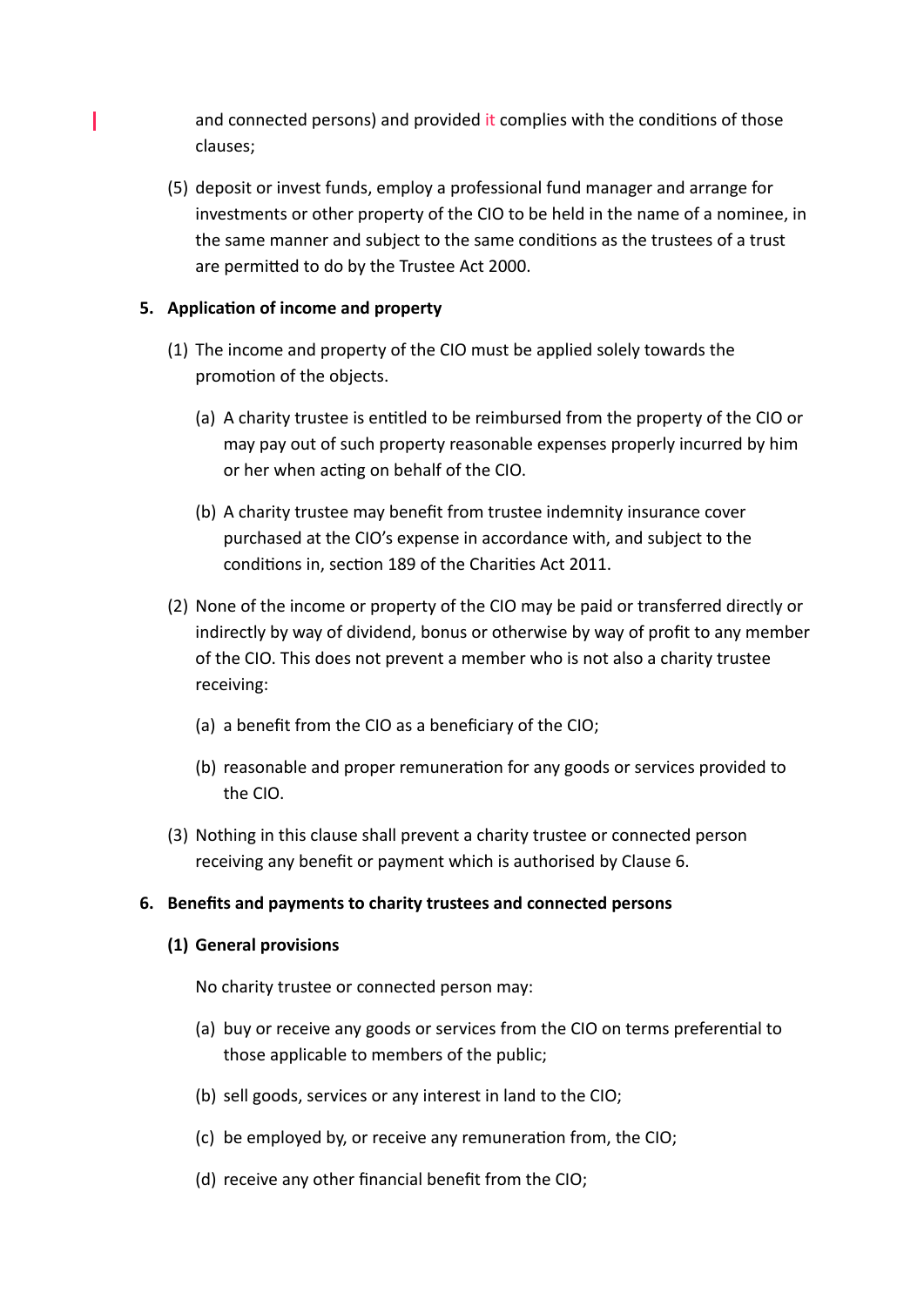unless the payment or benefit is permitted by sub-clause (2) of this clause, or authorised by the court or the Charity Commission ("the Commission"). In this clause, a "financial benefit" means a benefit, direct or indirect, which is either money or has monetary value.

### **(2)** Scope and powers permitting trustees; or connected persons; benefits

- (a) A charity trustee or connected person may receive a benefit from the CIO as a beneficiary of the CIO provided that a majority of the trustees do not benefit in this way.
- (b) A charity trustee or connected person may enter into a contract for the supply of services, or of goods that are supplied in connection with the provision of services, to the CIO where that is permitted in accordance with, and subject to the conditions in, section 185 to 188 of the Charities Act 2011.
- (c) Subject to sub-clause (3) of this clause a charity trustee or connected person may provide the CIO with goods that are not supplied in connection with services provided to the CIO by a charity trustee or connected person.
- (d) A charity trustee or connected person may receive interest on money lent to the CIO at a reasonable and proper rate which must be not more than the Bank of England bank rate (also known as the base rate).
- (e) A charity trustee or connected person may receive rent for premises let by the trustee or connected person to the CIO. The amount of the rent and the other terms of the lease must be reasonable and proper. The charity trustee concerned must withdraw from any meeting at which such a proposal or the rent or other terms of the lease are under discussion.
- (f) A charity trustee or connected person may take part in the normal trading and fundraising activities of the CIO on the same terms as members of the public.

#### **(3) Payment for supply of goods only – controls**

The CIO and its charity trustees may only rely upon the authority provided by sub-clause 2(c) of this clause if each of the following conditions is satisfied:

- (a) The amount or maximum amount of the payment for the goods is set out in a written agreement between the CIO and the charity trustee or connected person supplying the goods ("the supplier").
- (b) The amount or maximum amount of the payment for the goods does not exceed what is reasonable in the circumstances for the supply of the goods in question.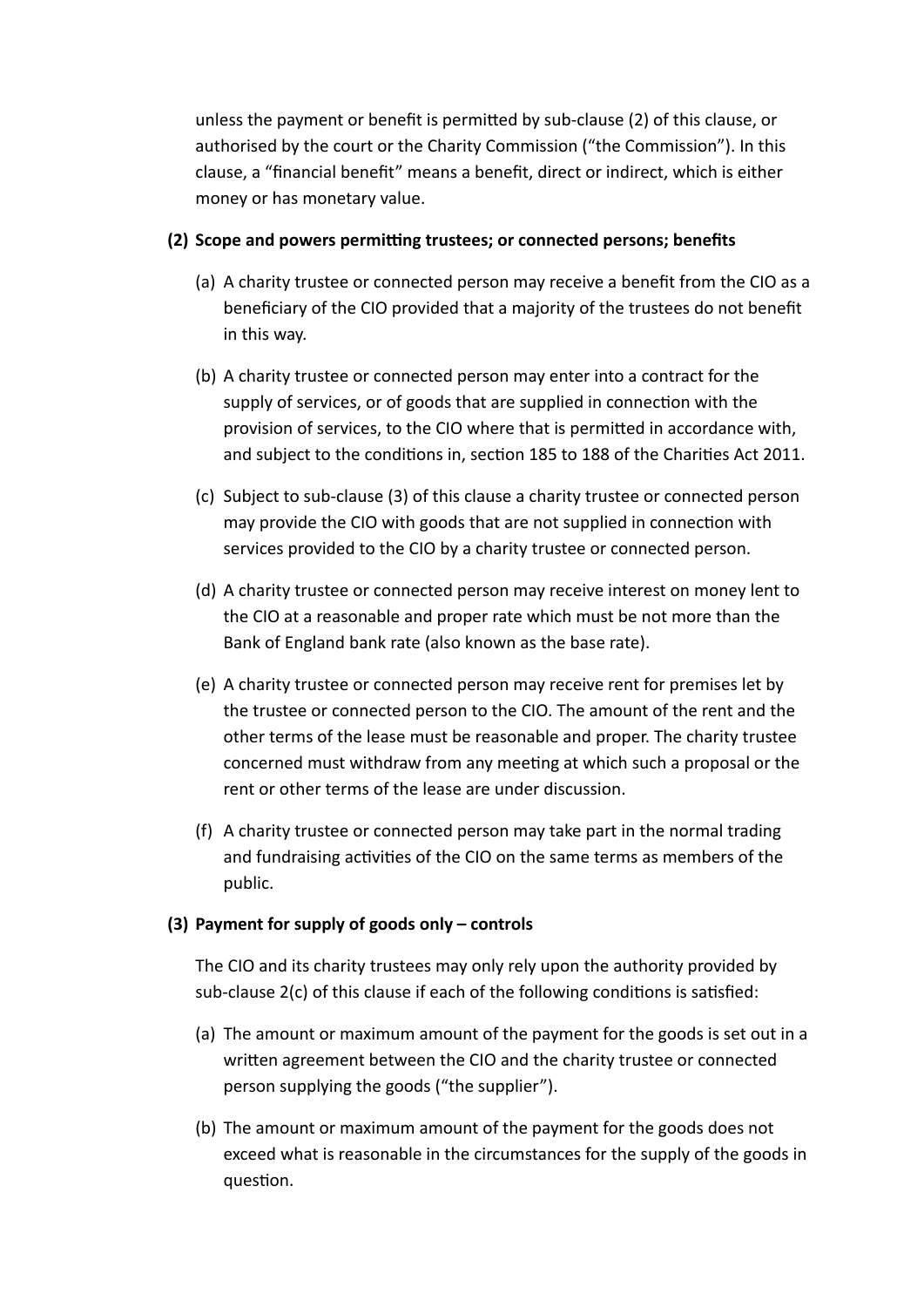- (c) The other charity trustees are satisfied that it is in the best interests of the CIO to contract with the supplier rather than someone who is not a charity trustee or connected person. In reaching that decision the charity trustees must balance the advantage of contracting with the charity trustee or connected person against the disadvantages of doing so.
- (d) The supplier is absent from the part of any meeting at which there is discussion of the proposal to enter into a contract or arrangement with him or her or it with regard to the supply of goods to the CIO.
- (e) The supplier does not vote on any such matter and is not to be counted when calculating whether a quorum of charity trustees is present at the meeting.
- (f) The reason for their decision is recorded by the charity trustees in the minute book.
- (g) A majority of the charity trustees then in office are not in receipt of remuneration or payments authorised by clause 6.
- (4) In sub-clauses (2) and (3) of this clause;
	- (a) "the CIO" includes any company in which the CIO:
		- i. holds more than 50% of the shares; or
		- ii. controls more than 50% of the voting rights attached to the shares; or
		- iii. has the right to appoint one or more directors to the board of the company.
	- (b) "connected person" includes any person within the definition set out in clause 30 (Interpretation).

# **7. Conflicts of interest and conflicts of loyalty**

A charity trustee must:

- (1) declare the nature and extent of any interest, direct or indirect, which he or she has in a proposed transaction or arrangement with the CIO or in any transaction or arrangement entered into by the CIO which has not previously been declared; and
- (2) absent himself or herself from any discussions of the charity trustees in which it is possible that a conflict of interest will arise between his or her duty to act solely in the interests of the CIO and any personal interest (including but not limited to any financial interest).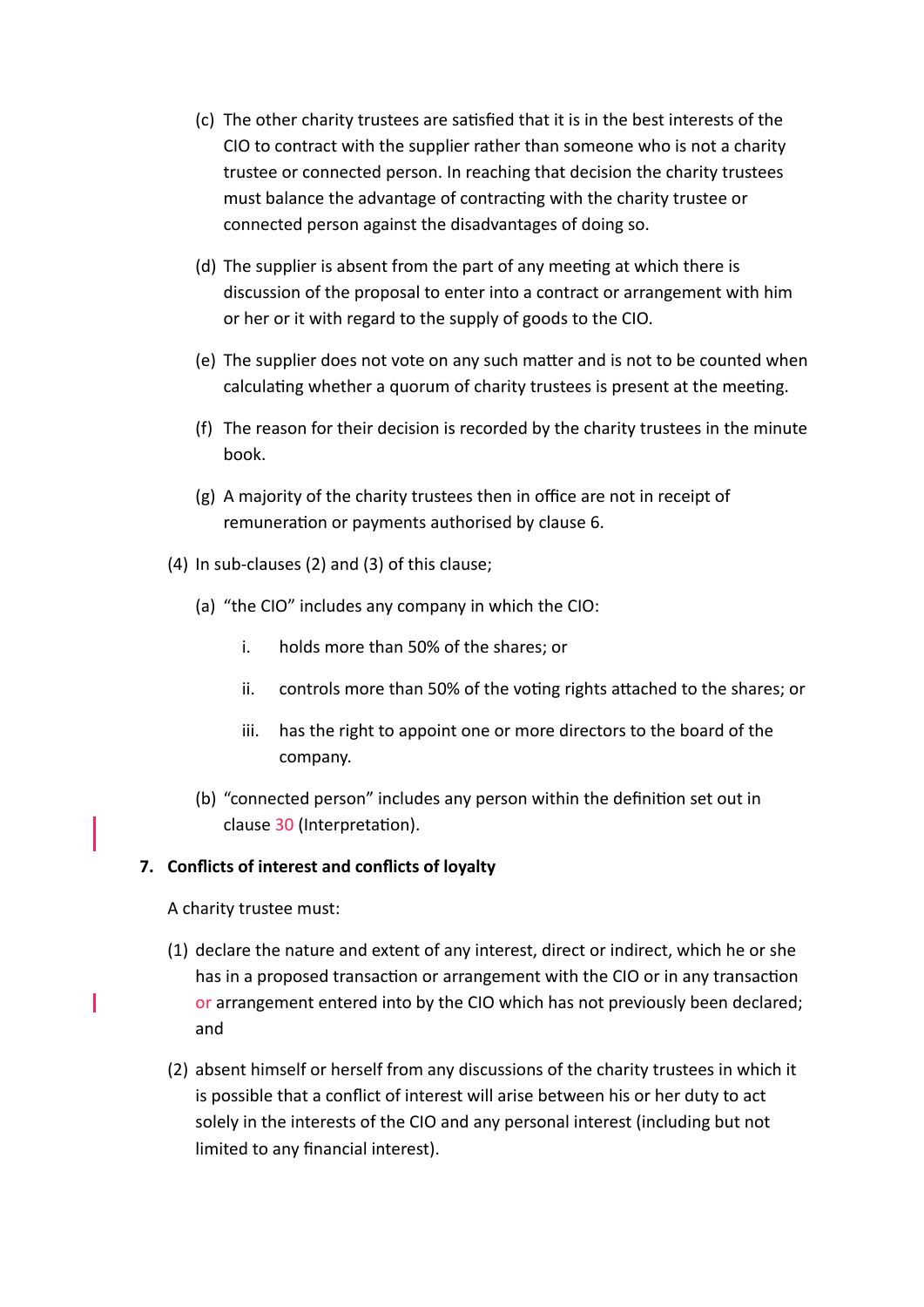### **8. Liability of members to contribute to assets of the CIO if it is wound up**

If the CIO is wound up, the members of the CIO have no liability to contribute to its assets and no personal responsibility for settling its debts and liabilities.

#### **9. Membership of the CIO**

### **(1) Admission of new members**

### **(a) Eligibility**

Membership of the CIO is open to anyone who is interested in furthering its purposes, and who, by applying for membership, has indicated his, her or its agreement to become a member and acceptance of the duty of members set out in sub-clause (3) of this clause.

A member may be an individual, a corporate body or an individual or corporate body representing an organisation which is not incorporated.

The charity trustees may also confer life membership of the CIO to such persons as they decide from time to time have rendered special services to the CIO.

#### **(b) Admission procedure**

The charity trustees:

- i. may require application for membership to be in any reasonable way they decide;
- ii. shall, if they approve an application for membership, notify the applicant within 21 days or as soon as reasonably practicable thereafter;
- iii. may refuse an application for membership if they believe that it is in the best interests of the CIO for them to do so;
- iv. shall, if they decide to refuse an application for membership, give the applicant their reasons for doing so, within 21 days of the decision being taken, and give the applicant the opportunity to appeal against that refusal; and
- v. shall give fair consideration to any such appeal, and shall inform the applicant of their decision, but any decision to confirm refusal of the application for membership shall be final.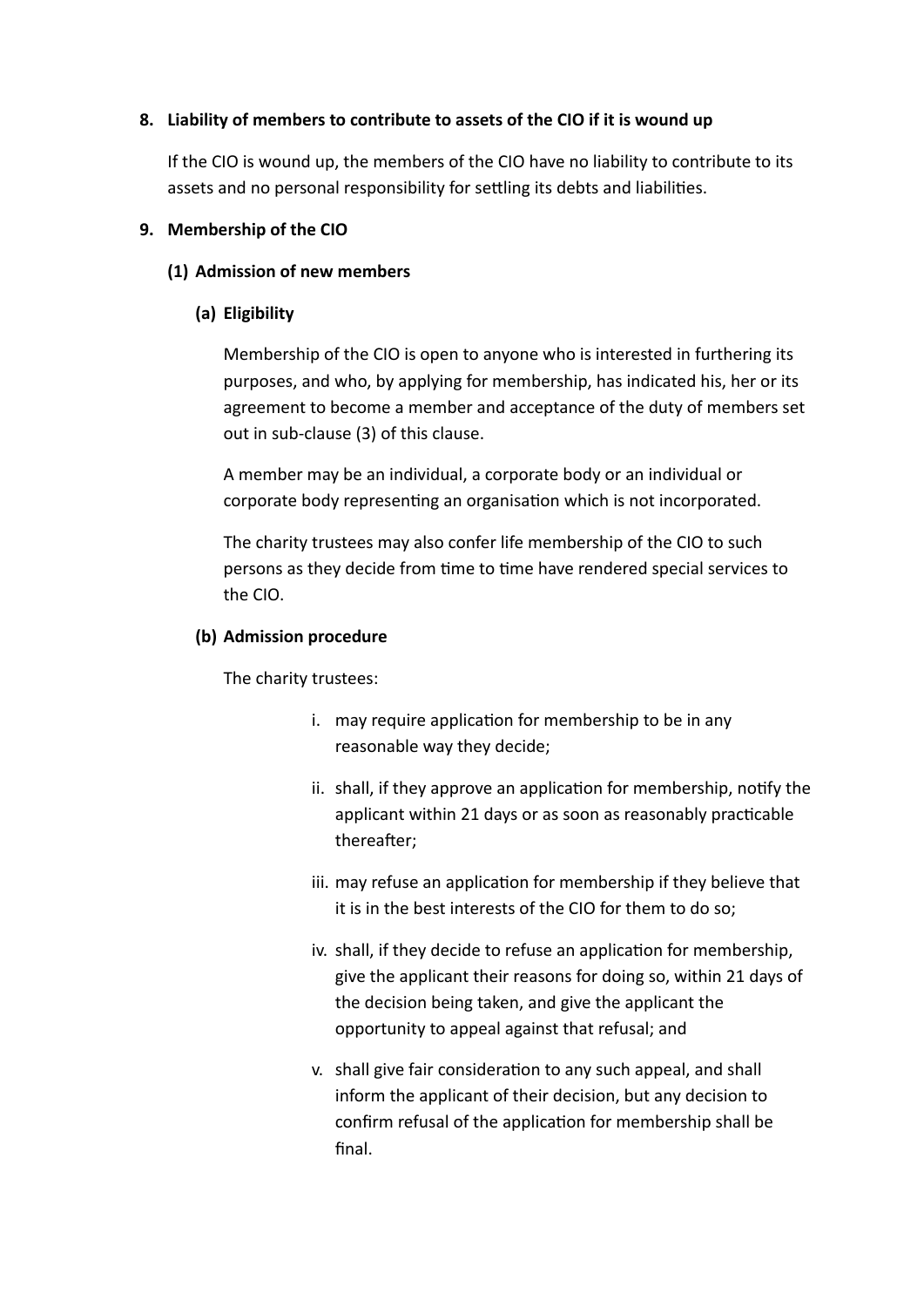#### **(2) Transfer of membership**

Membership of the CIO cannot be transferred to anyone else except in the case of an individual or corporate body representing an organisation which is not incorporated, whose membership may be transferred by the unincorporated organisation to a new representative. Such transfer of membership does not take effect until the CIO has received written notification of the transfer.

#### **(3) Duty of members**

It is the duty of each member of the CIO to exercise his or her powers as a member of the CIO in a way which he or she decides in good faith would be most likely to further the purposes of the CIO.

#### (4) **Termination of membership**

- (a) Membership of the CIO comes to an end if:
	- $i.$  the member dies, or, in the case of an organisation (or representative of an organisation) that organisation ceases to exist; or
	- ii. the member sends a notice of resignation to the charity trustee
	- iii. any sum of money owed by the member to the CIO is not paid in full within six months of its falling due; or
	- iv. the charity trustees decide that it is in the best interests fo the CIO that the member in question should be removed from membership, and pass a resolution to that effect.
- (b) Before the charity trustees take any decision to remove someone from membership of the CIO they must:
	- i. inform the member of the reasons why it is proposed to remove him, her or it from membership;
	- ii. give the member at least 21 clear days notice in which to make representations to the charity trustees as to why he, she or it should not be removed from membership;
	- iii. at a duly constituted meeting of the charity trustees, consider whether or not the member should be removed from membership;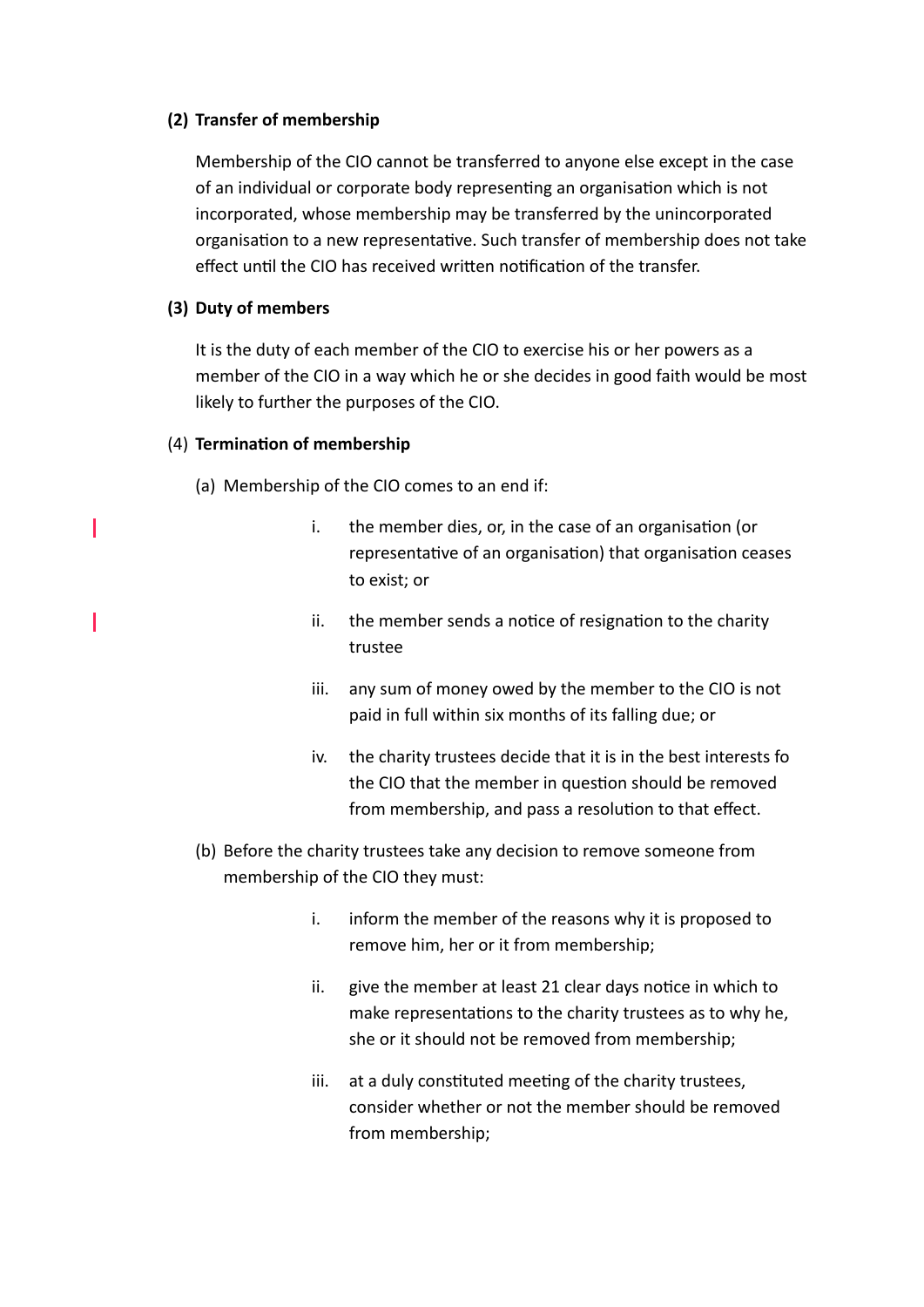- iv. consider at that meeting any representations which the member makes as to why the member should not be removed; and
- v. allow the member, or the member's representative, to make those representations in person at that meeting, if the member so chooses.

#### **(5) Membership fees**

The CIO may require members to pay reasonable membership fees to the CIO.

#### (6) **Informal or associate (non-voting)** membership

- (a) The charity trustees may create associate or other classes of non-voting membership, and may determine the rights and obligations of any such members (including payment of membership fees), and the conditions for admission to, and termination of membership of any such class of members.
- (b) Other references in this constitution to "members" and "membership" do not apply to non-voting members for any purpose under the Charities Acts, General Regulations or Dissolution Regulations.

### (7) **President and vice-president**

The charity trustees shall have discretion to appoint a President and one or more Vice-Presidents. At the date this constitution was first adopted (24 August 2014), the President was Ernest Tomlinson MBE.

#### **10. Members' decisions**

#### **(1) General provisions**

Except for those decisions that must be taken in a particular way as indicated in sub-clause (4) of this clause, decisions of the members of the CIO may be taken either by vote at a general meeting as provided in sub-clause (2) of this clause or by written resolution as provided in sub-clause (3) of this clause.

#### **(2) Taking ordinary decisions by vote**

Subject to sub-clause (4) of this clause, any decision of the members of the CIO may be taken by means of a resolution at a general meeting. Such a resolution may be passed by a simple majority of votes cast at the meeting (including votes case by postal or email ballot, and proxy votes).

#### **(3)** Taking ordinary decision by written resolution without a general meeting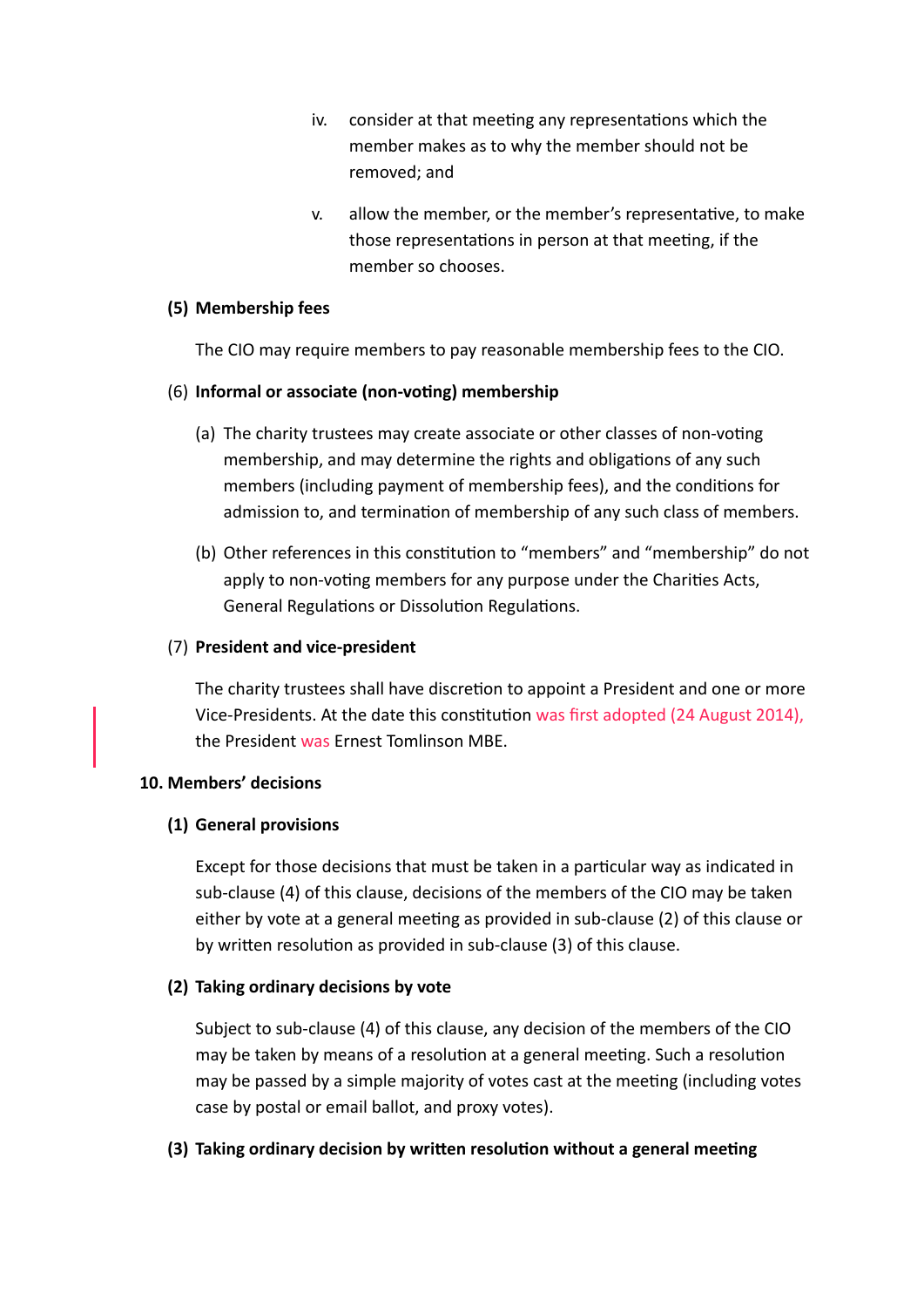- (a) Subject to sub-clause (4) of this clause, a resolution writing agreed by a simple majority of all the members who would have been entitled to vote upon it had it been proposed at a general meeting shall be effective, provided that:
	- i. a copy of the proposed resolution has been sent to all the members eligible to vote; and
	- ii. a simple majority of members has signified its agreement to the resolution in a document or documents which are received at the principal office within the period of 28 days beginning with the circulation date. The document signifying a member's agreement must be authenticated by their signature (or in the case of an organisation which is a member, by execution according to its usual procedure), by a statement of their identity accompanying the document, or in such other manner as the CIO has specified.
- (b) The resolution in writing may comprise several copies to which one or more members has signified their agreement.
- (c) Eligibility to vote on the resolution is limited to members who are members of the CIO on the date when the proposal is first circulated in accordance with paragraph (a) above.
- (d) Not less than 10% of the members of the CIO may request the charity trustees to make a proposal for decision by the members.
- (e) The charity trustees must within 21 days of receiving such a request comply with it if:
	- i. The proposal is not frivolous or vexatious, and does not involve the publication of any defamatory material;
	- ii. The proposal is stated with sufficient clarity to enable effect to be given to it if is agreed by the members; and
	- iii. Effect can lawfully be given to the proposal if it is so agreed.
- (f) Sub-clauses (a) to (c) of this clause apply to a proposal made at the request of members.

# **(4)** Decisions that must be taken in a particular way

(a) Any decision to remove a trustee must be taken in accordance with clause 15(2).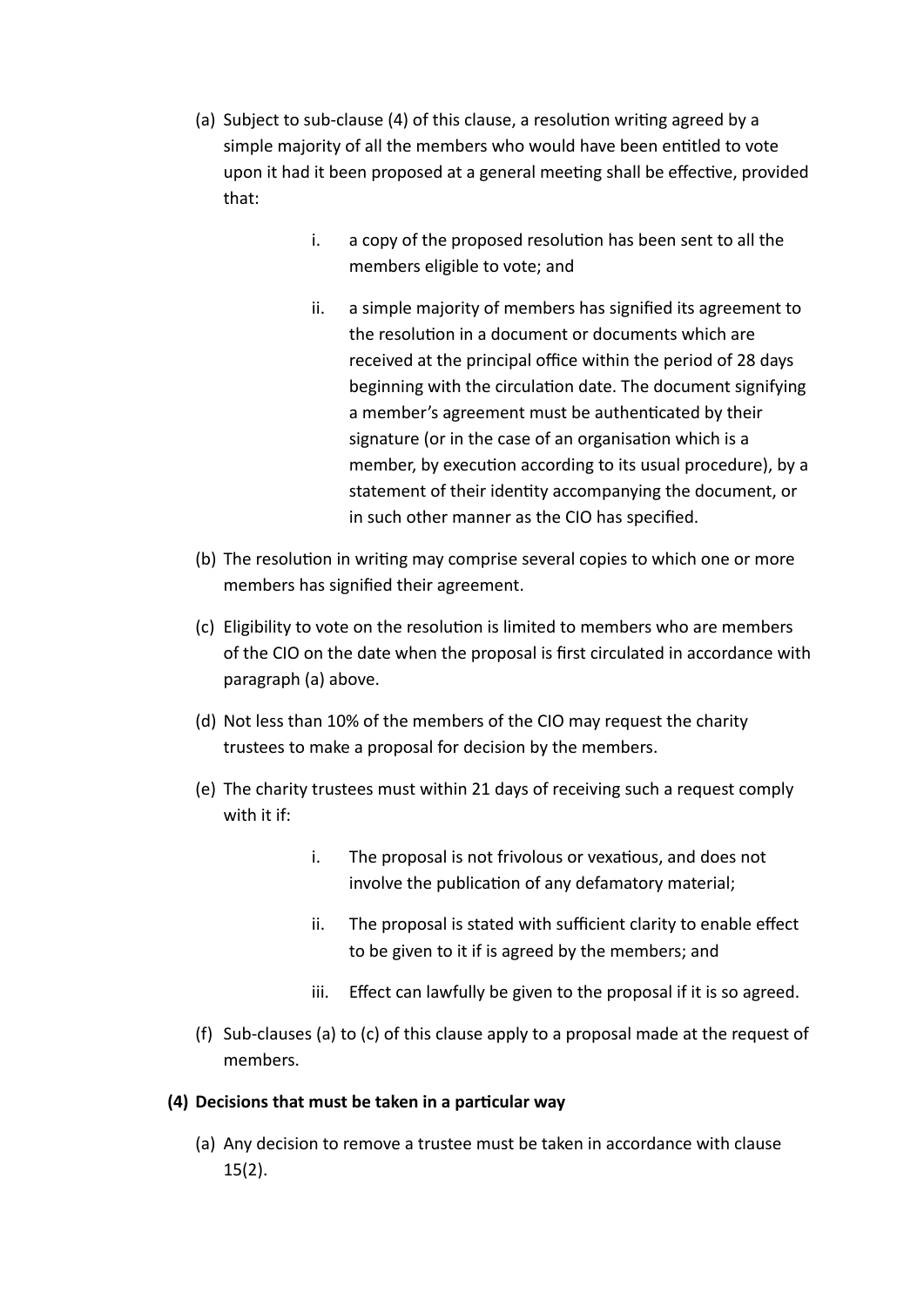- (b) Any decision to amend this constitution must be taken in accordance with clause 28 of this constitution (Amendment of Constitution).
- (c) Any decision to wind up or dissolve the CIO must be taken in accordance with clause 29 of this constitution (Voluntary winding up or dissolution). Any decision to amalgamate or transfer the undertaking of the CIO to one or more other CIOs must be taken in accordance with the Charities Act 2011.

# **11. General meetings of members**

# **(1) Types of general meeting**

There must be an annual general meeting (AGM) of the members of the CIO. The first AGM must be held within 18 months of the registration of the CIO, and subsequent AGMs must be held at intervals of not more than 15 months. The AGM must receive the annual statement of accounts (duly audited or examined where applicable) and the trustees' annual report, and must elect trustees as required under clause 13.

Other general meetings of the members of the CIO may be held at any time.

All general meetings must be held in accordance with the following provisions.

# **(2) Calling general meetings**

- (a) The charity trustees:
	- i. must call the annual general meeting of the members of the CIO in accordance with sub-clause (1) of this clause, and identify it as such in the notice of the meeting; and
	- ii. may call any other general meeting of the members at any time.
- (b) The charity trustees must, within 21 days, call a general meeting of the members of the CIO if;
	- i. they receive a request to do so from at least 10% of the members of the CIO; and
	- ii. the request states the general nature of the business to be dealt with at the meeting, and is authenticated by the member(s) making the request.
- (c) If, at the time of any such request, there has not been a general meeting of the members of the CIO for more than 12 months, then sub-clause (b)(i) of this clause shall have effect as if 5% were substituted for 10%.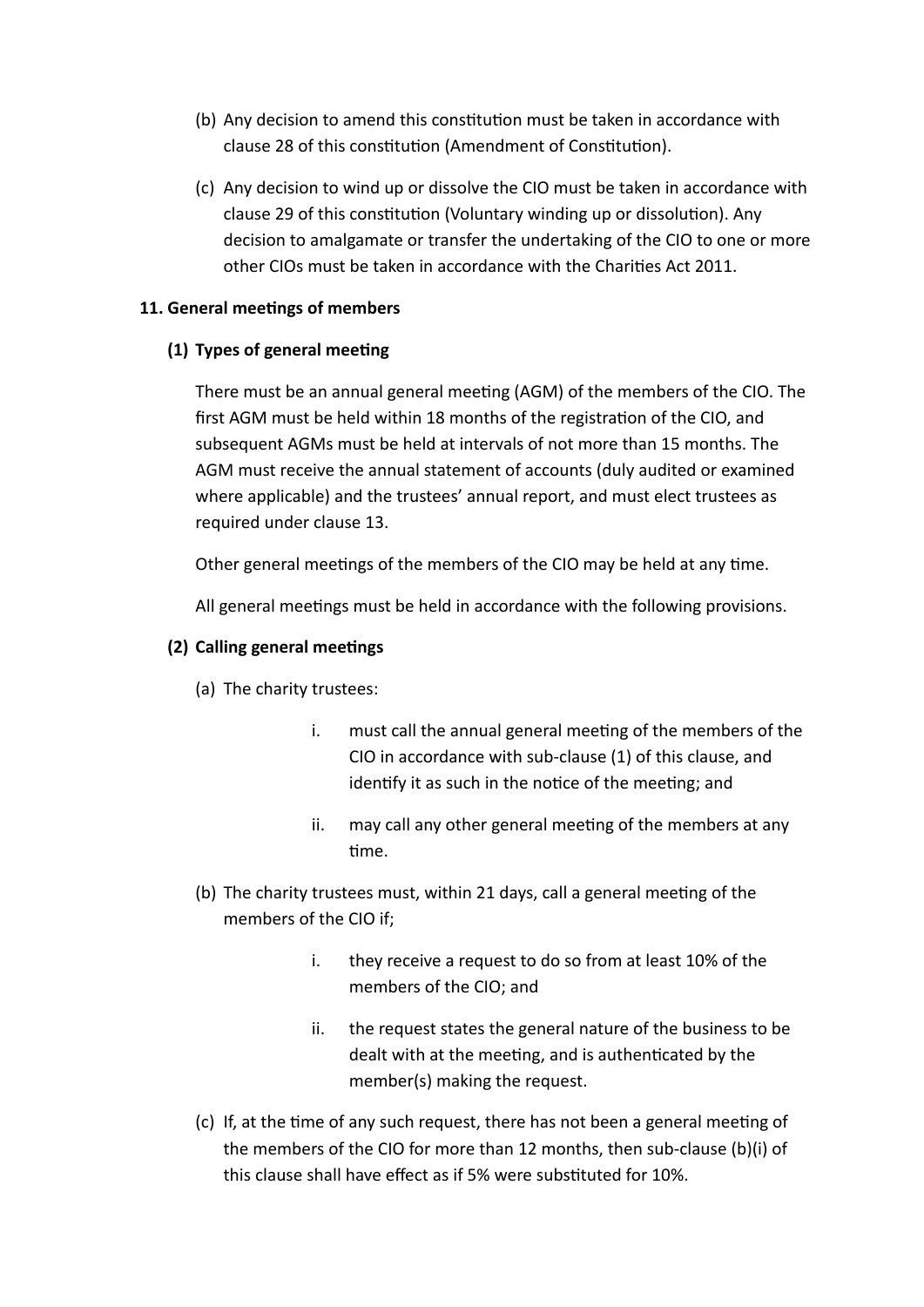- (d) Any such request may include particulars of the resolution that may be properly proposed, and is intended to be proposed, at the meeting.
- (e) A resolution may only properly be proposed if it is lawful, and is not defamatory, frivolous or vexatious.
- (f) Any general meeting called by the charity trustees at the request of the members of the CIO must be held within 28 days from the date on which it is called.
- $(g)$  If the charity trustees fail to comply with this obligation to call a general meeting at the request of its members, then the members who requested the meeting may themselves call a general meeting.
- (h) A general meeting called in this way must be held not more than 3 months after the date when the members first requested the meeting.
- (i) The CIO must reimburse any reasonable expenses incurred by the members in calling a general meeting by reason of the failure of the charity trustees to duly call the meeting, but the CIO shall be entitled to be indemnified by the charity trustees who were responsible for such failure.

### **(3) Notice of general meetings**

- (a) The charity trustees, or, as the case may be, the relevant members of the CIO, must give at least 14 clear days notice of any general meeting to all the members, and to any charity trustee of the CIO who is not a member.
- (b) If it is agreed by not less than 90% of all members of the CIO, any resolution may be proposed and passed at the meeting even though the requirements of sub-clause (3) (a) of this clause have not been met. This sub-clause does not apply where a specified period of notice is strictly required by another clause of this constitution, by the Charities Act 2011 or by the General Regulations.
- $(c)$  The notice of any general meeting must:
	- i. state the time and date of the meeting;
	- ii. give the address at which the meeting is to take place, and if the charity trustees have decided to allow participation in a meeting or hold a general meeting by using suitable electronic means, the details for such joining such meeting;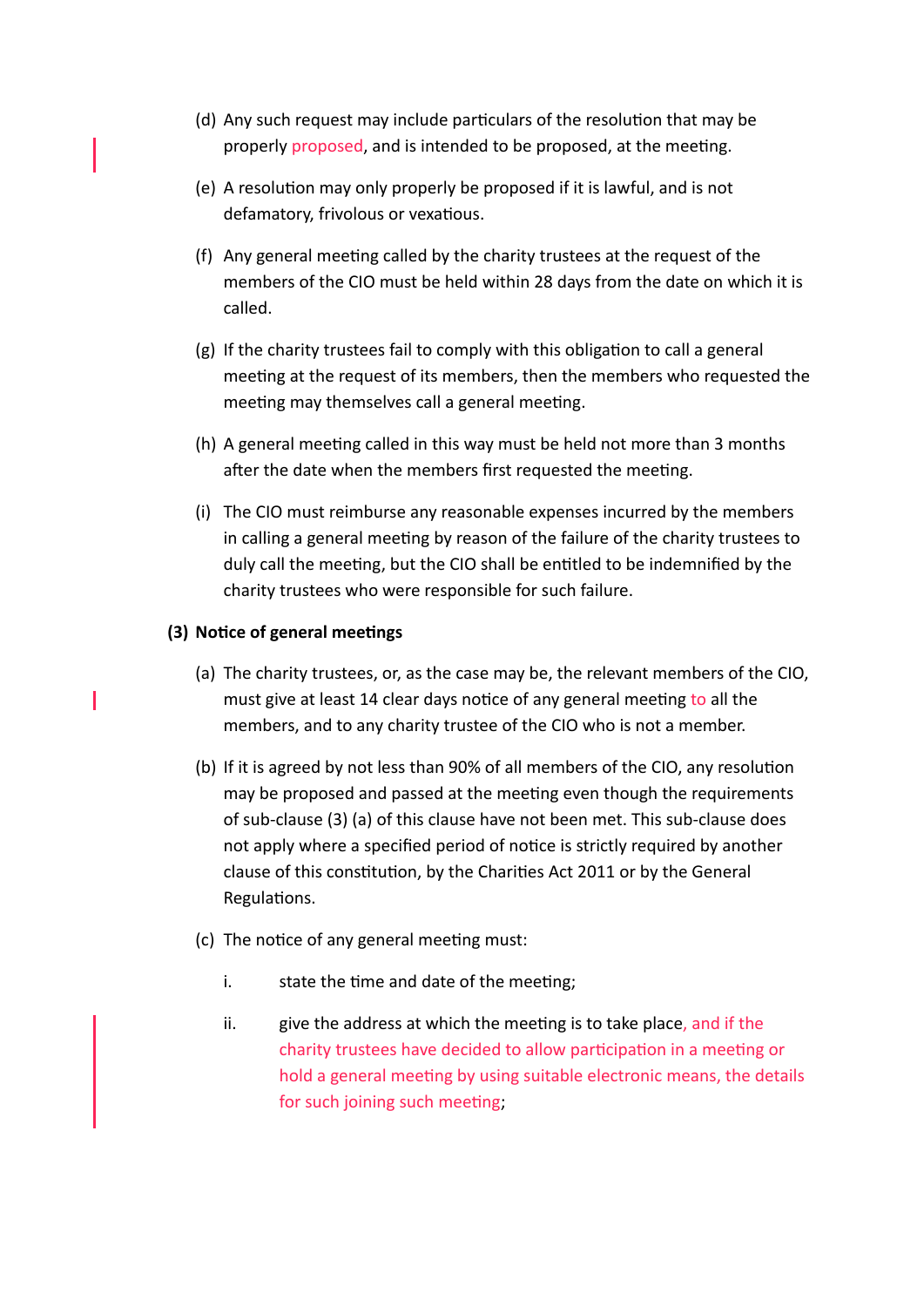- iii. give particulars of any resolution which is to be moved at the meeting, and of the general nature of any other business to be dealt with at the meeting; and
- iv. if a proposal to alter the constitution of the CIO is to be considered at the meeting, include the text of the proposed alteration;
- v. include, with the notice for the AGM, the annual statement of accounts and trustees' annual report, details of persons standing for election or re-election as trustee, or where allowed under clause 21 (Use of electronic communication), details of where the information may be found on the CIO's website.
- (d) Proof that an envelope containing a notice was properly addressed, prepaid and posted; or that an electronic form of notice was properly addressed and sent, shall be conclusive evidence that the notice was given. Notice shall be deemed to be given 48 hours after it was posted or sent.
- (e) The proceedings of a meeting shall not be invalidated because a member who was entitled to receive notice of the meeting did not receive it because of accidental omission by the CIO.

### **(4) Chairing of general meetings**

The person nominated as chair by the charity trustees under clause 19(2) (Chairing of meetings), shall, if present at the general meeting and willing to act, preside as chair of the meeting. Subject to that, the members of the CIO who are present at a general meeting shall elect a chair to preside at the meeting.

# **(5) Participation at general meetings by electronic means**

- (a) The CIO may, if the charity trustees so decide, allow participation in a general meeting by using suitable electronic means agreed by the charity trustees, in which each participant may communicate with all the other participants.
- (b) The CIO may, if the charity trustees decide it is impossible or impractical to hold a general meeting in a physical location, hold a general meeting in which participation is only possible by using suitable electronic means agreed by the charity trustees, in which each participant may communicate with all other participants.
- (c) Anyone participating at a meeting by suitable electronic means agreed by the charity trustees, in which a participant or participants may communicate with all the other participants, shall qualify as being present at the meeting.
- (d) General meetings allowing participation by electronic means must comply with rules for meetings including chairing, quorum, proxy voting, and the taking of minutes.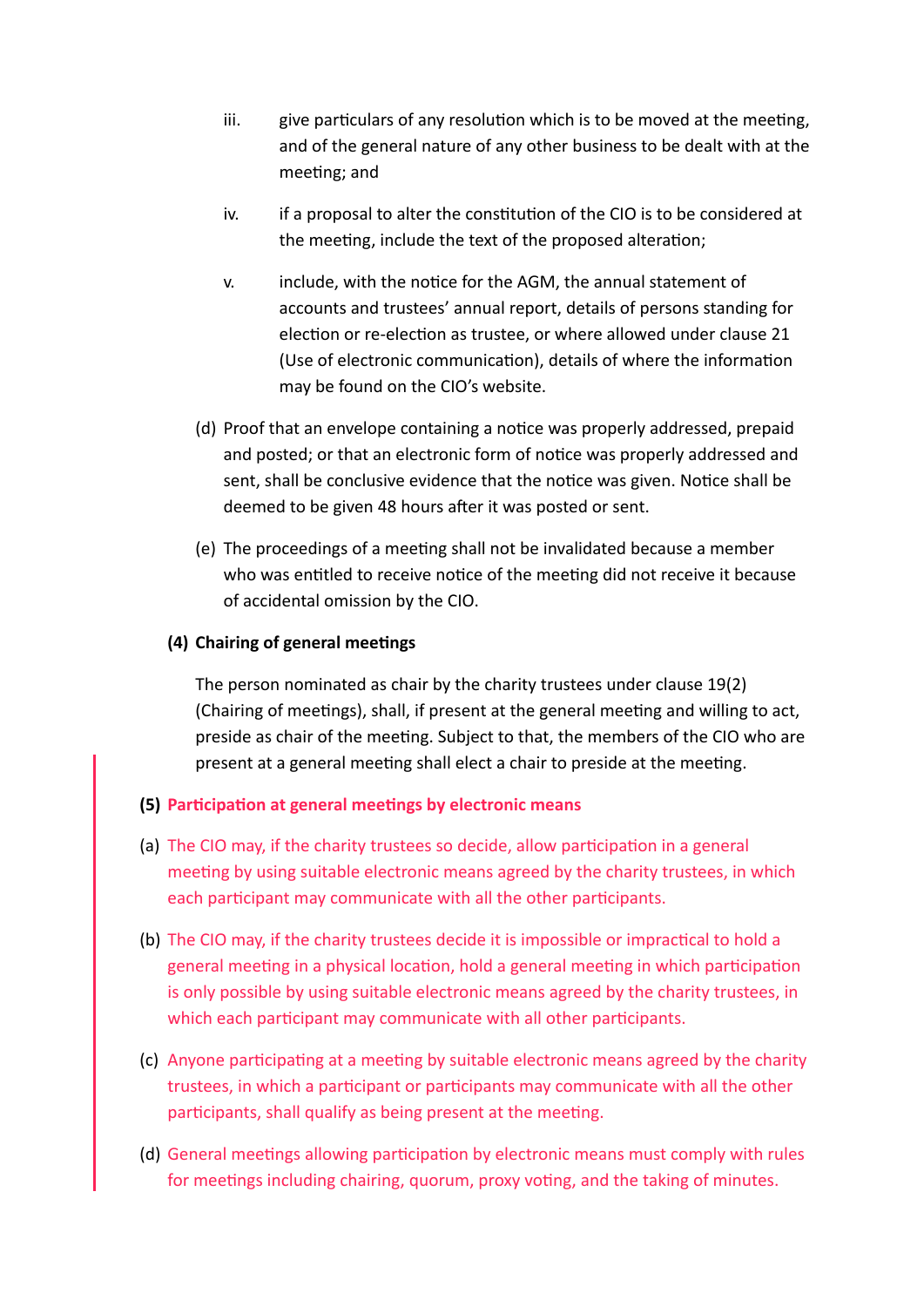# **(6)** Quorum at general meetings

(a) No business may be transacted at any general meeting of the members of the CIO unless a quorum is present when the meeting starts.

 $(b)$  Subject to the following provisions, the quorum for general meetings shall be the lower of 10% or twenty (20) members. An organisation represented by a person present at the meeting in accordance with sub-clause (7) of this clause, is counted as being present in person.

 $(c)$  If the meeting has been called by or at the request of the members and a quorum is not present within 15 minutes of the starting time specified in the notice of the meeting, the meeting is closed.

(d) If the meeting has been called in any other way and a quorum is not present within 15 minutes of the starting time specified in the notice of the meeting, the chair must adjourn the meeting. The date, time and place at which the meeting will resume must either be announced by the chair or notified to the CIO's members at least seven clear days before the date on which it will resume.

(e) If a quorum is not present within 15 minutes of the start time of the adjourned meeting, the member or members present at the meeting constitute a quorum.

 $(f)$  If at any time during the meeting a quorum ceases to be present, the meeting may discuss issues and make recommendations to the trustees but may not make any decisions. If decisions are required which must be made by a meeting of the members, the meeting must be adjourned.

# **(7)** Voting at general meetings

- (a) Any decision other than one falling within clause 10(4) (Decisions that must be taken in a particular way) shall be taken by a simple majority of votes cast at the meeting (including proxy and postal votes). Every member has one vote unless otherwise provided in the rights of a particular class of membership under this constitution.
- (b) A resolution put to the vote of a meeting shall be decided on a show of hands, unless (before or on the declaration of the result of a show of hands) a poll is duly demanded A poll may be demanded by the chair or by at least 10% of the members present in person or by proxy at the meeting.
- (c) A poll demanded on the election of a person to chair the meeting or on a question of an adjournment must be taken immediately. A poll on any other matted shall be taken, and the result of the poll shall be announced, in such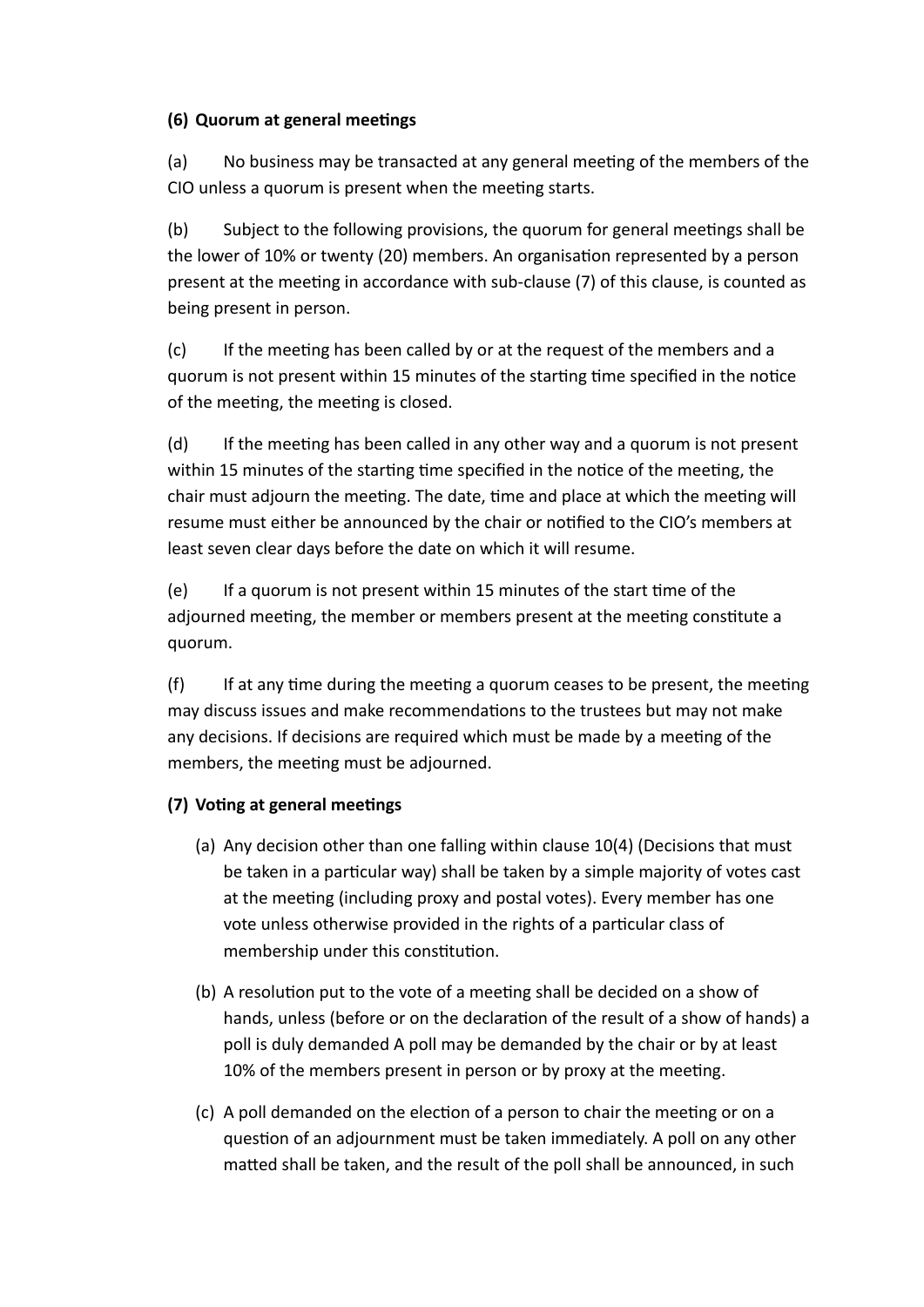manner as the chair of the meeting shall decide, provided that the poll must be taken, and the result of the poll announced, within 30 days of the demand for the poll.

- (d) A poll may be taken:
	- i. at the meeting at which it was demanded; or
	- ii. at some other time and place specified by the chair; or
	- iii. through the use of postal or electronic communications.
- (e) In the event of an equality of votes, whether on a show of hands or on a poll, the chair of the meeting shall have a second or casting vote.
- (f) Any objection to a qualification of any voter must be raised at the meeting at which the vote is cast and the decision of the chair of the meeting shall be final.

#### **(8)** Representation of organisations and corporate members

An organisation or a corporate body that is a member of the CIO may, in accordance with its usual decision making process, authorise a person to act as its representative at any general meeting of the CIO.

The representative is entitled to exercise the same powers on behalf of the organisation or corporate body as the organisation or corporate body could exercise as an individual member of the CIO.

#### (9) **Adjournment of meetings**

The chair may with the consent of a meeting at which a quorum is present (and shall if so directed by the meeting) adjourn the meeting to another time and/or place. No business may be transacted at an adjourned meeting except business which could properly have been transacted at the original meeting.

#### **12. Charity trustees**

#### **(1) Functions and duties of charity trustees**

The charity trustees shall manage the affairs of the CIO and may for that purpose exercise all powers of the CIO. It is the duty of each charity trustee:

(a) to exercise his or her powers and to perform his or her functions as a trustee of the CIO in a way he or she decides in good faith would be most likely to further the purposes of the CIO; and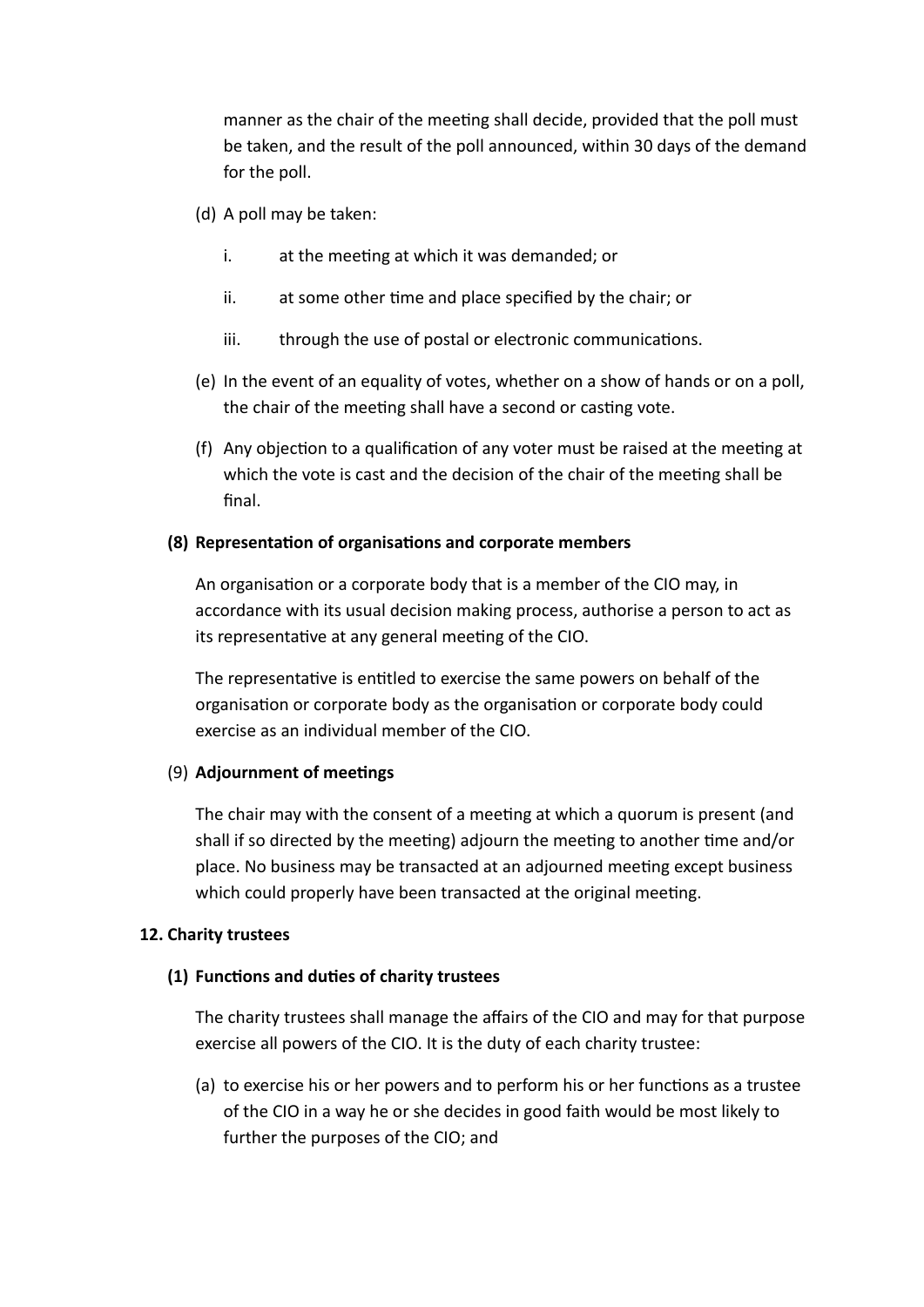- (b) to exercise, in the performance of those functions, such care and skill as is reasonable in the circumstances having regard in particular to:
	- i. any special knowledge or experience that he or she has or holds himself or herself out as having; and
	- ii. if he or she acts as a charity trustee of the CIO in the course of business or profession, to any special knowledge or experience that it is reasonable to expect of a person acting in the course of that kind of business or profession.

# **(2) Eligibility for trusteeship**

- (a) Every charity trustee must be a natural person.
- (b) No one may be appointed as a charity trustee:

●if he or she is under the age of 16 years; or

• if he or she would automatically cease to hold office under the provisions of clause 15(1)(f).

- (c) No one is entitled to act as a charity trustee whether on appointment or on any re-appointment until her or she has expressly acknowledged, in whatever way the charity trustees decide, his or her acceptance of the office of the charity trustee.
- (d) At least one of the trustees of the CIO must be at least 18 years of age or over. If there is no trustee aged at least 18 years, the remaining trustee or trustees may act only to call a meeting of the charity trustees, or appoint a new charity trustee.

#### **(3) Number of charity trustees**

(a) There must be at least five charity trustees. If the number falls below this minimum, the remaining trustee or trustees may act only to call a meeting of the charity trustees, or appoint a new charity trustee.

(b)The maximum number of charity trustees is 12. The charity trustees may not appoint any charity trustee if as a result the number of charity trustees would exceed the maximum.

#### (4) **First charity trustees**

The first charity trustees of the CIO are –

Gavin Sutherland - Chairman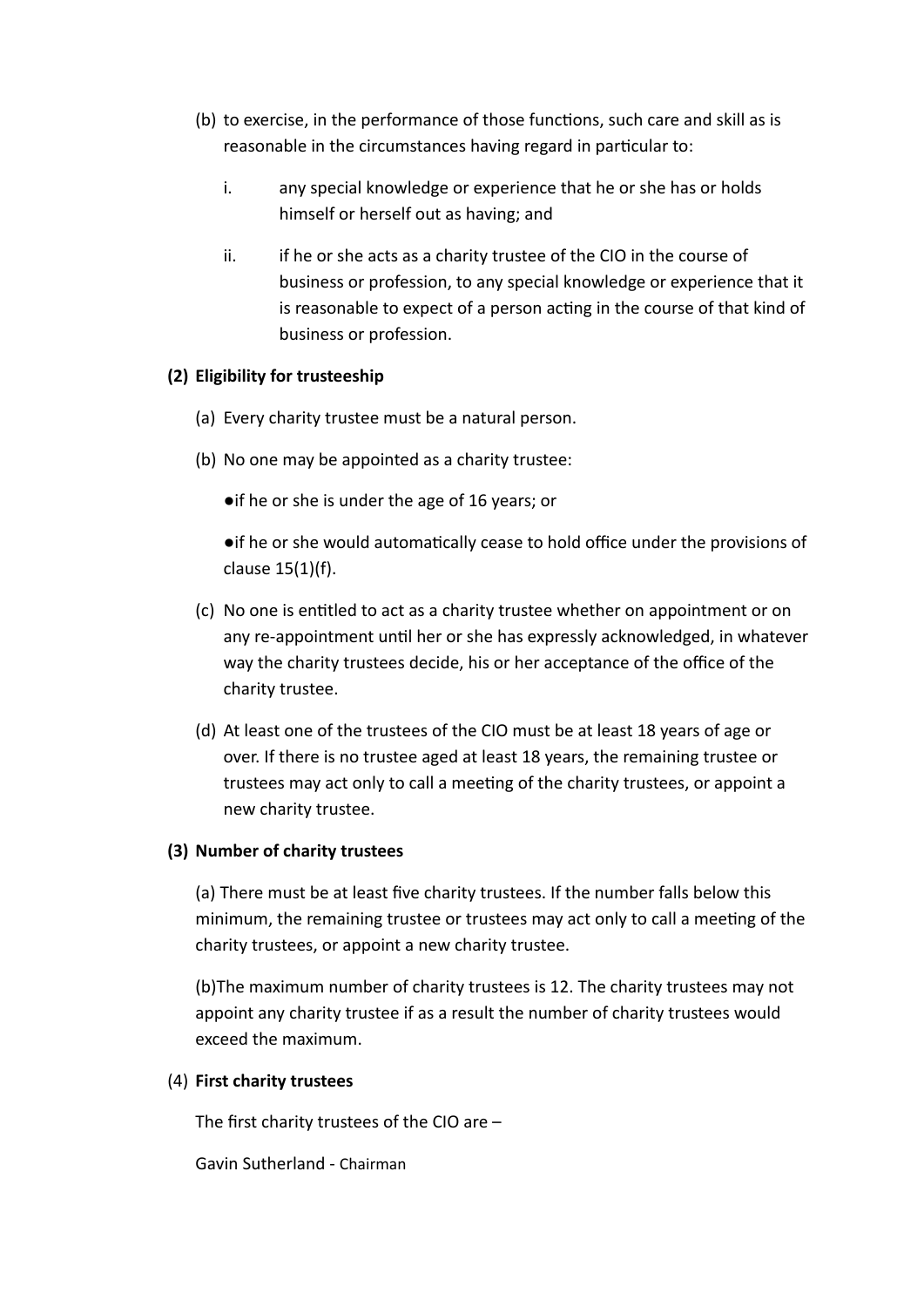Hilary Ashton – Secretary Jan Mentha – Treasurer Andrew Bate Peter Moody Neil Patrick Judith Topper

#### **13. Appointment of charity trustees**

- (1) At the first annual general meeting of the members of the CIO all the charity trustees shall retire from office.
- (2) At every subsequent annual general meeting of the members of the CIO, onethird of the charity trustees shall retire from office. If the number of charity trustees is not three or a multiple of three, then the number nearest to one-third shall retire from office, but if there is only one charity trustee, he or she shall retire:
- (3) The charity trustees to retire by rotation shall be those who have been longest in office since their last appointment or reappointment. If any trustees were last appointed or reappointed on the same day those to retire shall (unless they otherwise agree amongst themselves) be determined by lot;
- (4) The vacancies so arising may be filled by the decision of the members at the annual general meeting; any vacancies not filled at the annual general meeting may be filled as provided in sub-clause (5) of this clause;
- (5) The members or the charity trustees may at any time decide to appoint a new charity trustee, whether in place of a charity trustee who has retired or been removed in accordance with clause 15 (retirement and removal of charity trustees), or as an additional charity trustee, provided that the limit specified in clause 12(3) on the number of charity trustees would not as a result be exceeded;
- (6) A person so appointed by the members of the CIO shall retire in accordance with the provisions of sub-clauses (2) and (3) of this clause. A person so appointed by the charity trustees shall retire at the conclusion of the next annual general meeting after the date of his or her appointment, and shall not be counted for the purpose of determining which of the charity trustees is to retire by rotation at that meeting.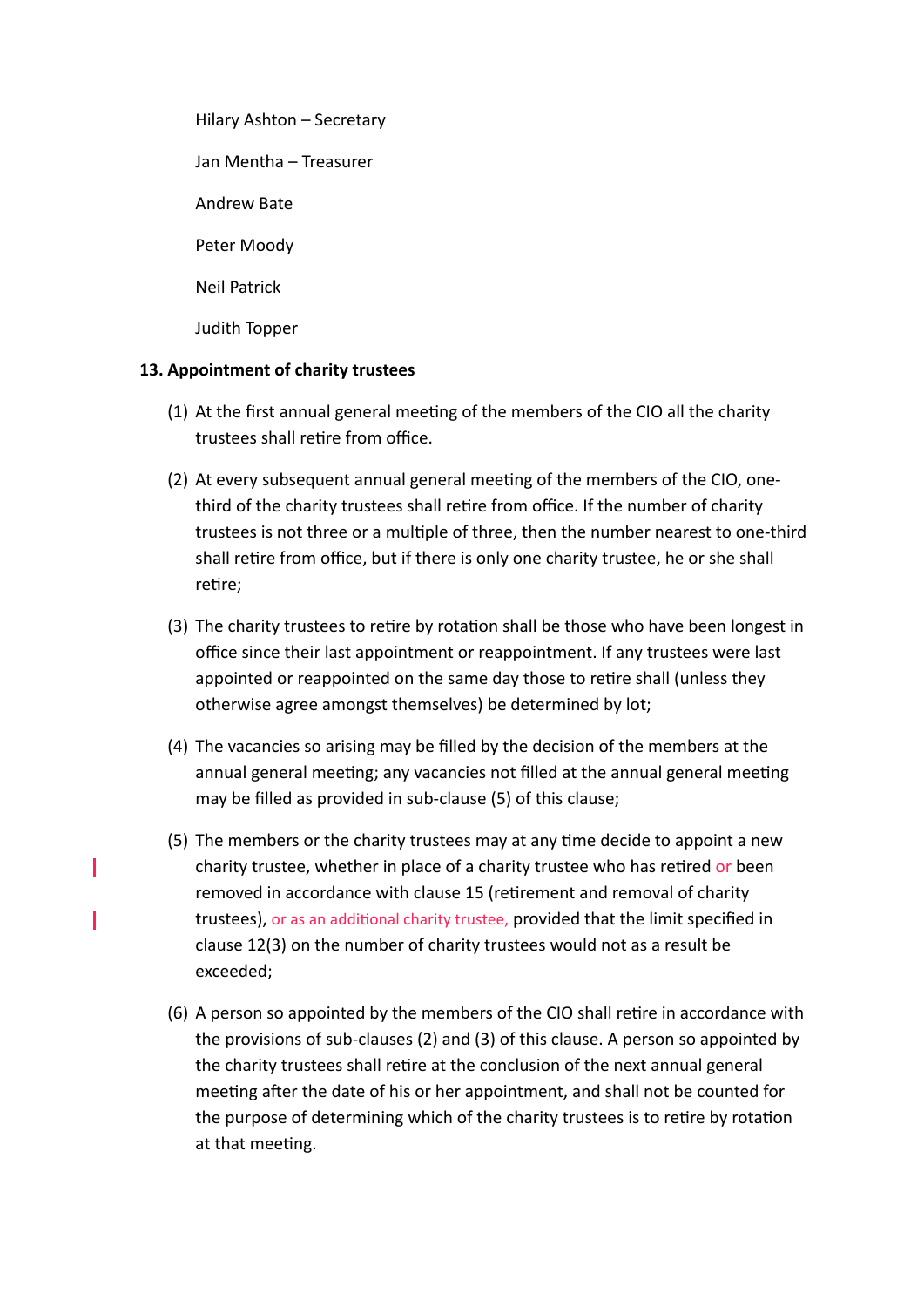#### 14. Information for new charity trustees

The CIO will make available to each new charity trustee, on or before his or her first appointment:

- (a) a copy of this constitution and any amendments made to it: and
- (b) a copy of the CIO's latest trustees' annual report and statement of accounts.

### 15. Retirement and removal of charity trustees

- (1) A charity trustee ceases to hold office if he or she:
	- **(a)** retires by notifying the CIO in writing (but only if enough charity trustees will remain in office when the notice of resignation takes effect to form a quorum for meetings);
	- **(b)** is absent without the permission of the charity trustees from all their meetings held within a period of six months and the charity trustees resolve that his or her office be vacated;
	- **(c)** dies;
	- **(d)** becomes incapable by reason of mental disorder, illness or injury of managing and administering his or her own affairs;
	- **(e)** is removed by the members of the CIO in accordance with sub-clause (2) of this clause; or
	- **(f)** is disqualified from acting as a charity trustee by virtue of section 178-180 of the Charities Act 2011 (or any statutory re-enactment or modification of that provision).
- **(2)** A charity trustee shall be removed from office if a resolution to remove that trustee is proposed at a general meeting of the members called for that purpose and properly convened in accordance with clause 11, and the resolution is passed by a two-thirds majority of votes cast at the meeting.
- **(3)** A resolution to remove a charity trustee in accordance with this clause shall not take effect unless the individual concerned has been given at least 14 clear days' notice in writing that the resolution is to be proposed, specifying the circumstances alleged to justify removal from office, and has been given reasonable opportunity of making oral and/or written representations to the members of the CIO.

# **16. Reappointment of charity trustees**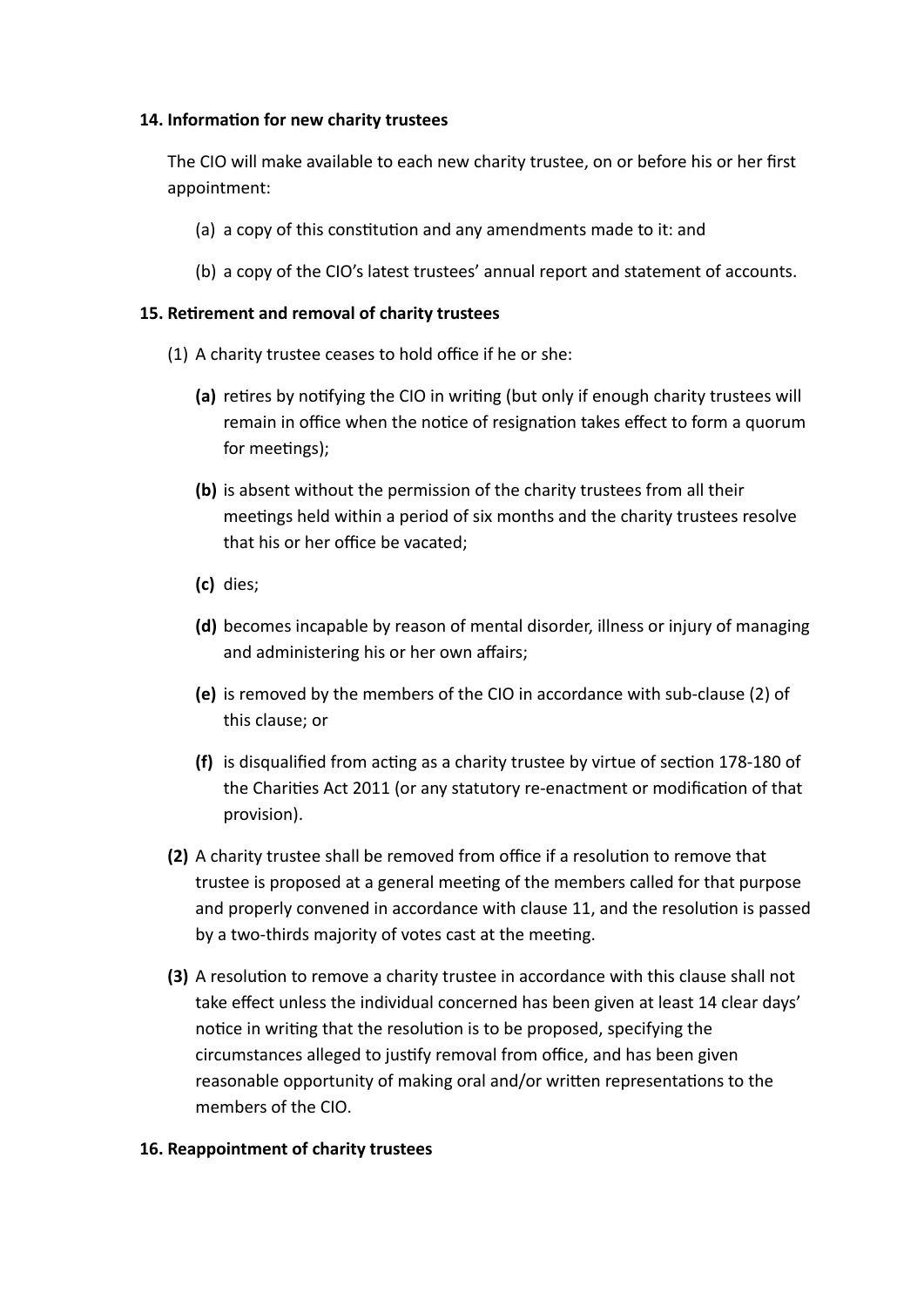Any person who retires as a charity trustee by rotation of by giving notice to the CIO is eligible for reappointment.

### **17. Taking of decisions by charity trustees**

Any decision may be taken either:

oat a meeting of the charity trustees; or

●by resolution in writing or electronic form agreed by all of the charity trustees, which may comprise either a single document or several documents containing the text of the resolution in like form to each of which one or more charity trustees has signified their agreement.

### **18. Delegation by charity trustees**

- (1) The charity trustees may delegate any of their powers or functions to a committee or committees, and, if they do, they must determine the terms and conditions on which the delegation is made. The charity trustees may at any time alter those terms and conditions, or revoke the delegation.
- (2) This power is in addition to the power of delegation in the General Regulations and any other power of delegation available to the charity trustees, but is subject to the following requirements:
	- (a) a committee may consist of two or more persons, but at least one member of each committee must be a charity trustee;
	- (b) the acts and proceedings of any committee must be brought to the attention of the charity trustees as a whole as soon as is reasonably practicable; and
	- (c) the charity trustees shall from time to time review the arrangements which they have made for the delegation of their powers.

# 19. Meetings and proceedings of the charity trustees

# **(1) Calling meetings**

- (a) Any charity trustee may call a meeting of the charity trustees.
- (b) Subject to that, the charity trustees shall decide how their meetings are to be called, and what notice is required.

#### **(2) Chairing of meetings**

The charity trustees may appoint one of their number to chair their meetings and may at any time revoke such appointment. If no-one has been so appointed, or if the person appointed is unwilling to preside or is not present within 10 minutes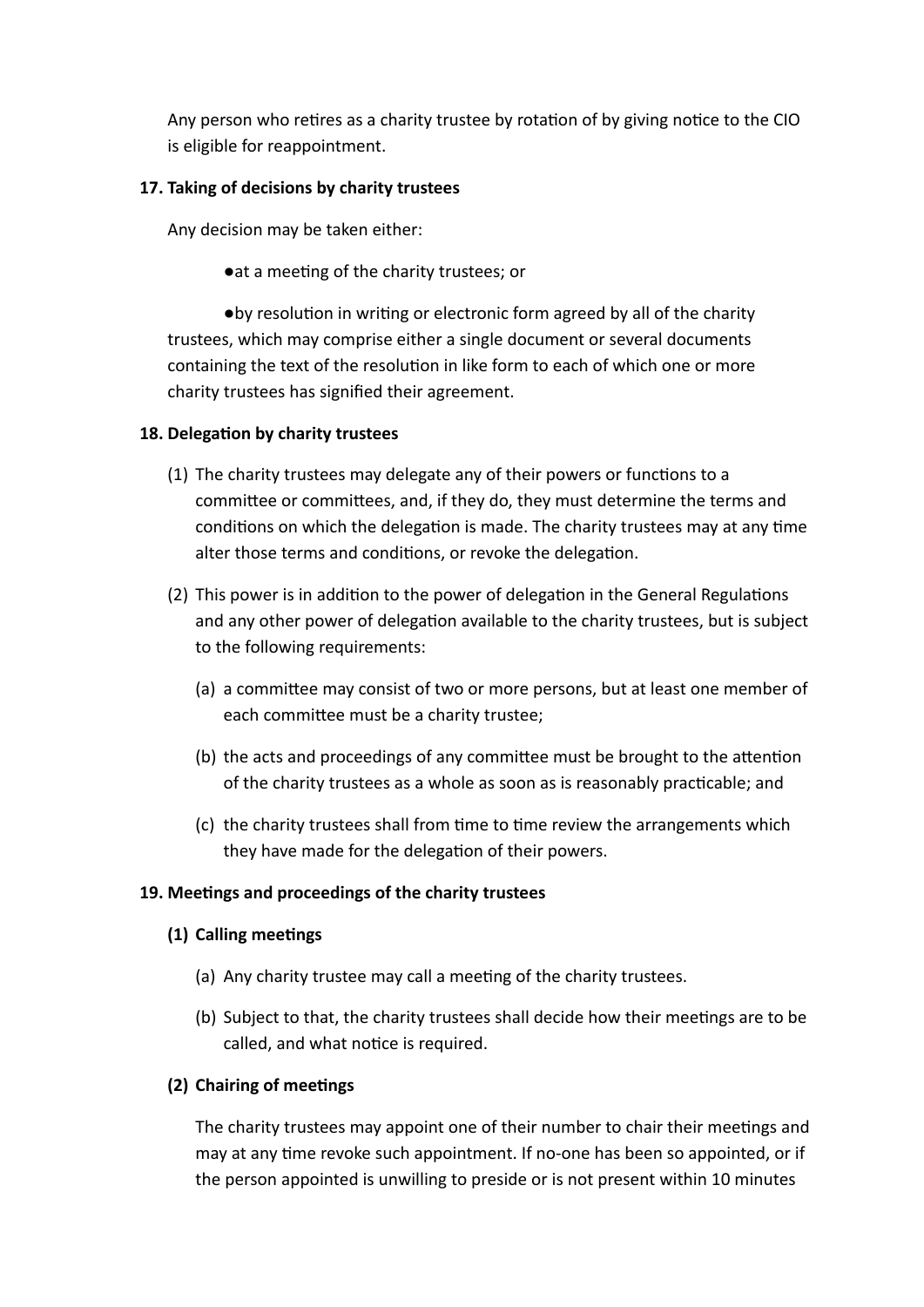after the time of the meeting, the charity trustees present may appoint one of their number to chair that meeting.

### **(3) Procedure at meetings**

- **(a)** No decision shall be taken at a meeting unless a quorum is present at the time when the decision is taken. The quorum is five charity trustees, or the number nearest to one third of the total number of charity trustees, whichever is greater, or such larger number as the charity trustees may decide from time to time. A charity trustee shall not be counted in the quorum present when any decision is made about a ma^er upon which he or she is not entitled to vote.
- **(b)** Questions arising at a meeting shall be decided by a majority of those eligible to vote.
- **(c)** In the case of an equality of votes, the chair shall have a second or casting vote.

# **(4) Participation in meetings by electronic means**

- (a) A meeting may be held by suitable electronic means agreed by the charity trustees in which each participant may communicate with all the other participants.
- **(b)** Any charity trustee participating at a meeting by suitable electronic means agreed by the charity trustees in which a participant or participants may communicate with all the other participants shall qualify as being present at the meeting.
- **(c)** Meetings held by electronic means must comply with rules for meetings, including chairing and taking minutes.

# **20. Saving provisions**

- (1) Subject to sub-clause (2) of this clause, all decisions of the charity trustees, or of a committee of charity trustees, shall be valid notwithstanding the participation in any vote of a charity trustee:
	- who was disqualified from holding office;

. who had previously retired or who had been obliged by the constitution to vacate office;

• who was not entitled to vote on the matter, whether by reason of a conflict of interest of otherwise;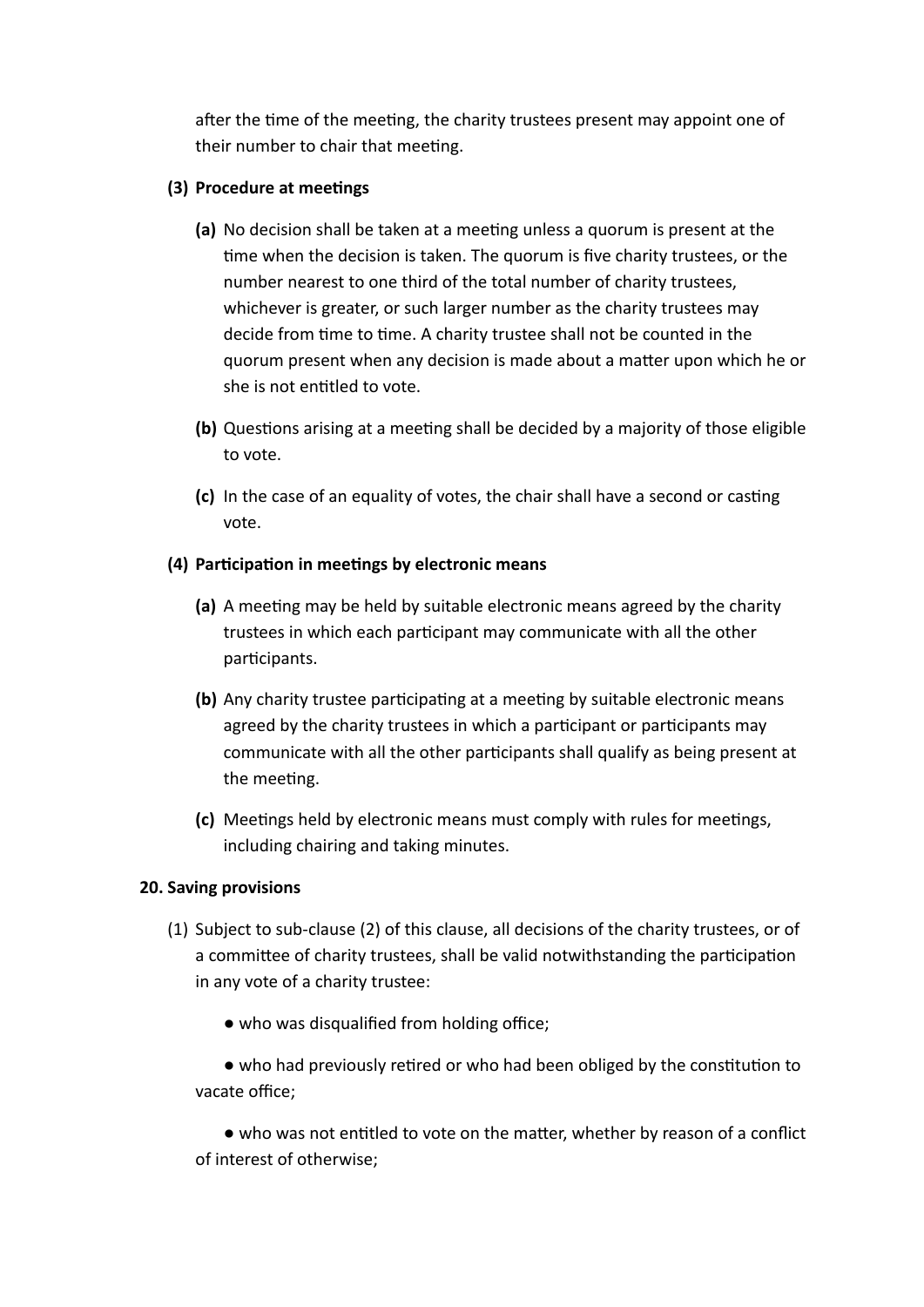if, without the vote of that charity trustee and that charity trustee being counted in the quorum, the decision has been made by a majority of the charity trustees at the quorate meeting.

(2) Sub-clause (1) of this clause does not permit a charity trustee to keep any benefit that may be conferred upon him or her by a resolution of the charity trustees or a committee of charity trustees, if, but for clause (1), the resolution would have been void, or if the charity trustee has not complied with clause 7 (Conflicts of interest).

# **21. Execution of documents**

- (1) The CIO shall execute documents either by signature or by affixing its seal (if it has one).
- (2) A document is validly executed by signature if it is signed by at least two of the charity trustees.
- (3) If the CIO has a seal:
	- (a) it must comply with the provisions of the General Regulations; and
	- (b) it must only be used by the authority of the charity trustees or a committee of charity trustees duly authorised by the charity trustees. The charity trustees may determine who shall sign any document to which the seal is affixed and unless otherwise determined it shall be signed by two charity trustees.

# **22.** Use of electronic communications

# **(1) General**

The CIO will comply with the requirements of the Communications Provisions in the General Regulations, and in particular:

- (a) the requirement to provide within 21 days to any member on request a hard copy of any document or information sent to the member otherwise than in hard copy form;
- (b) any requirement to provide information to the Commission in a particular form or manner.

# **23. Keeping of Registers**

The CIO must comply with its obligations under the General Regulations in relation to the keeping of, and provision of access to, registers of its members and charity trustees.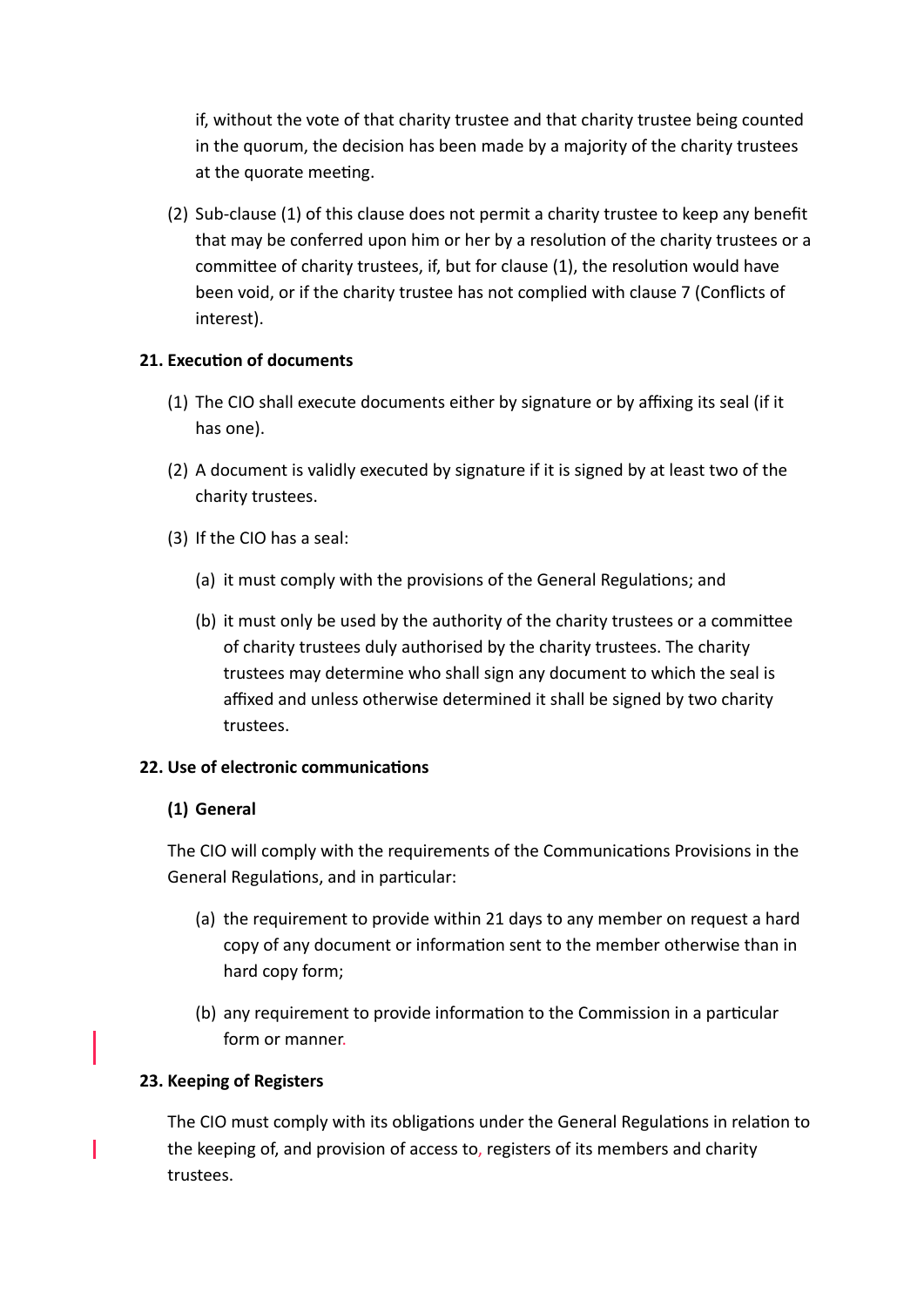#### **24. Minutes**

The charity trustees must keep minutes of all;

- (1) appointments of officers made by the charity trustees;
- (2) proceedings at general meetings of the CIO;
- (3) meetings of the charity trustees and committees of charity trustees including;
	- the names of the trustees present at the meeting;
	- the decisions made at the meetings; and
	- where appropriate, the reasons for the decisions;
- (4) decisions made by the charity trustees otherwise than in meetings.

# 25. Accounting records, accounts, annual reports and returns, register maintenance

- (1) The charity trustees must comply with the requirements of the Charities Act 2011 with regard to the keeping of accounting records, to the preparation and scrutiny of statements of accounts, and to the preparation of annual reports and returns. The statements of accounts, reports and returns must be sent to the Charity Commission, regardless of the income of the CIO, within 10 months of the financial year end.
- (2) The charity trustees must comply with their obligation to inform the Commission within 28 days of any change in the particulars of the CIO entered on the Central Register of Charities.

# **26. Rules**

The charity trustees may from time to time make such reasonable and proper rules or bye laws as they may deem necessary or expedient for the proper conduct and management of the CIO, but such rules or bye laws must not be inconsistent with any provision of this constitution. Copies of any such rules or bye laws currently in force must be made available to any member of the CIO on request.

# **27. Disputes**

If a dispute arises between members of the CIO about the validity or propriety of anything done by the members under this constitution, and the dispute cannot be resolved by agreement, the parties to the dispute must first try in good faith to settle the dispute by mediation before resorting to litigation.

# **28.** Amendment of constitution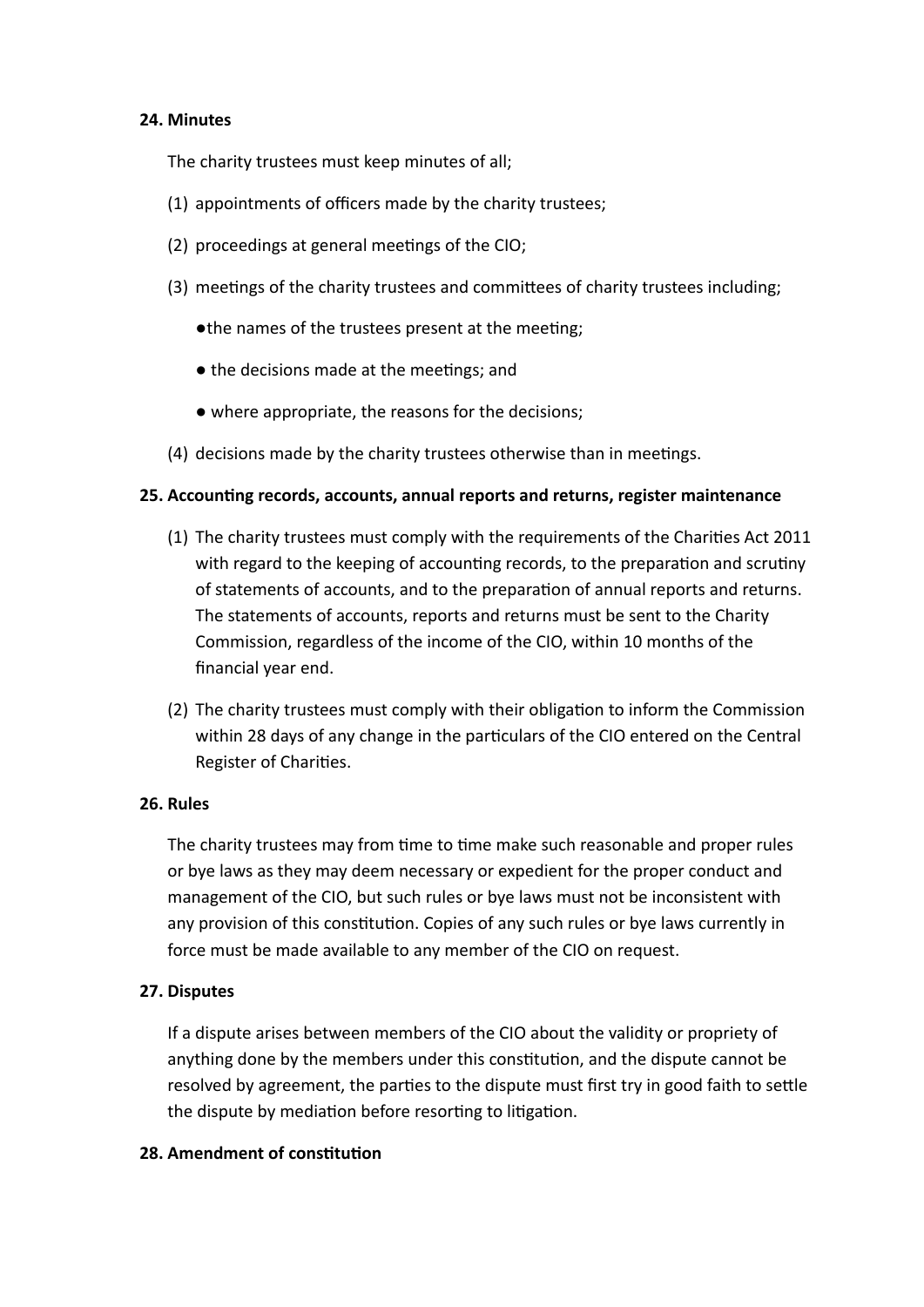As provided by clauses 224-227 of the Charities Act 2011:

- $(1)$  This constitution can only be amended:
	- (a) by a resolution agreed in writing by all members of the CIO; or
	- (b) by a resolution passed by 75% majority of votes cast at a general meeting of the members of the CIO.
- (2) Any alteration of clause 3 (Objects), clause 29 (Voluntary winding up or dissolution), this clause, or of any provision where the alteration would provide authorisation for any benefit to be obtained by charity trustees or members of the CIO or persons connected with then, requires the prior written consent of the Charity Commission.
- (3) No amendment that is inconsistent with the provisions of the Charities Act 2011 or the General Regulations shall be valid.
- (4) A copy of any resolution altering the constitution, together with a copy of the CIO's constitution as amended, must be sent to the Commission within 15 days of the date on which the resolution is passed. The amendment does not take effect until it has been recorded in the Register of Charities.

#### **29.** Voluntary winding up or dissolution

- $(1)$  A provided in the Dissolution Regulations, the CIO may be dissolved by resolution of its members. Any decision by the members to wind up or dissolve the CIO can only be made:
	- (a) at a general meeting of members of the CIO called in accordance with clause 11 (Meetings of members) of which not less than 14 days' notice has been given to those eligible to attend and vote:
		- i. by a resolution passed by a 75% majority of those voting; or
		- ii. by a resolution passed by decision taken without a vote and without any expression of dissent in response to the question put to the general meeting; or
	- (b) by a resolution agreed in writing by all members of the CIO.
- **(2)** Subject to payment of all the CIO's debts:
	- **(a)** Any resolution for the winding up of the CIO, or for the dissolution of the CIO without winding up, may contain a provision directing how any remaining assets of the CIO shall be applied.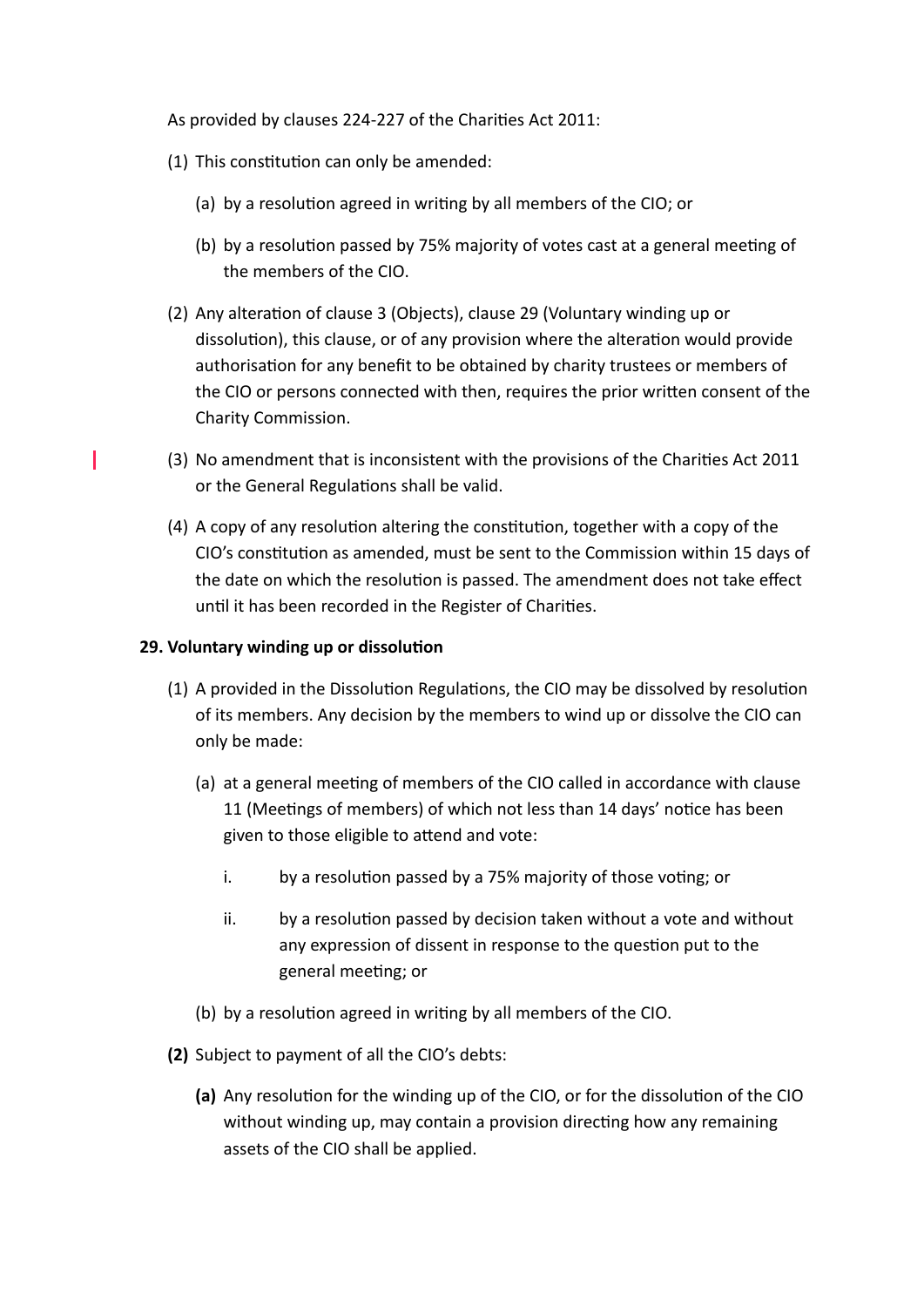- **(b)** If the resolution does not contain such provision, the charity trustees must decide how any remaining assets of the CIO shall be applied.
- **(c)** In either case the remaining assets must be applied for charities purposes the same as or similar to those of the CIO.
- **(3)** The CIO must observe the requirements of the Dissolution Regulations in applying to the Commission for the CIO to be removed from the Register of Charities, and in particular:
	- (a) the charity trustees must send with their application to the Commission:
		- **i.** a copy of the resolution passed by the members of the CIO;
		- **ii.** a declaration by the charity trustees that any debts and other liabilities of the CIO have been settled or otherwise provided for in full; and
		- **iii.** a statement by the charity trustees setting out the way in which any property of the CIO has been or is to be applied prior to its dissolution in accordance with this constitution:
	- **(b)** the charity trustees must ensure that a copy of the application is sent within seven days to every member and employee of the CIO, and to any charity trustee of the CIO who was not privy to the application.
- **(4)** If the CIO is to be wound up or dissolved in any other circumstances, the provisions of the Dissolution Regulations must be followed.

#### **30.** Interpretation

In this constitution:

#### "**connected person**" means:

- (a) a child, parent, grandchild, grandparent, brother or sister of the charity trustee;
- (b) the spouse or civil partner of the charity trustee or of any person falling within sub-clause (a) above;
- (c) a person carrying on business in partnership with the charity trustee or with any person falling within sub-clause (a) or (b) above;
- (d) and institution which is controlled  $$ 
	- i. by the charity trustee or any connected person falling within subclause (a), (b), or (c) above; or